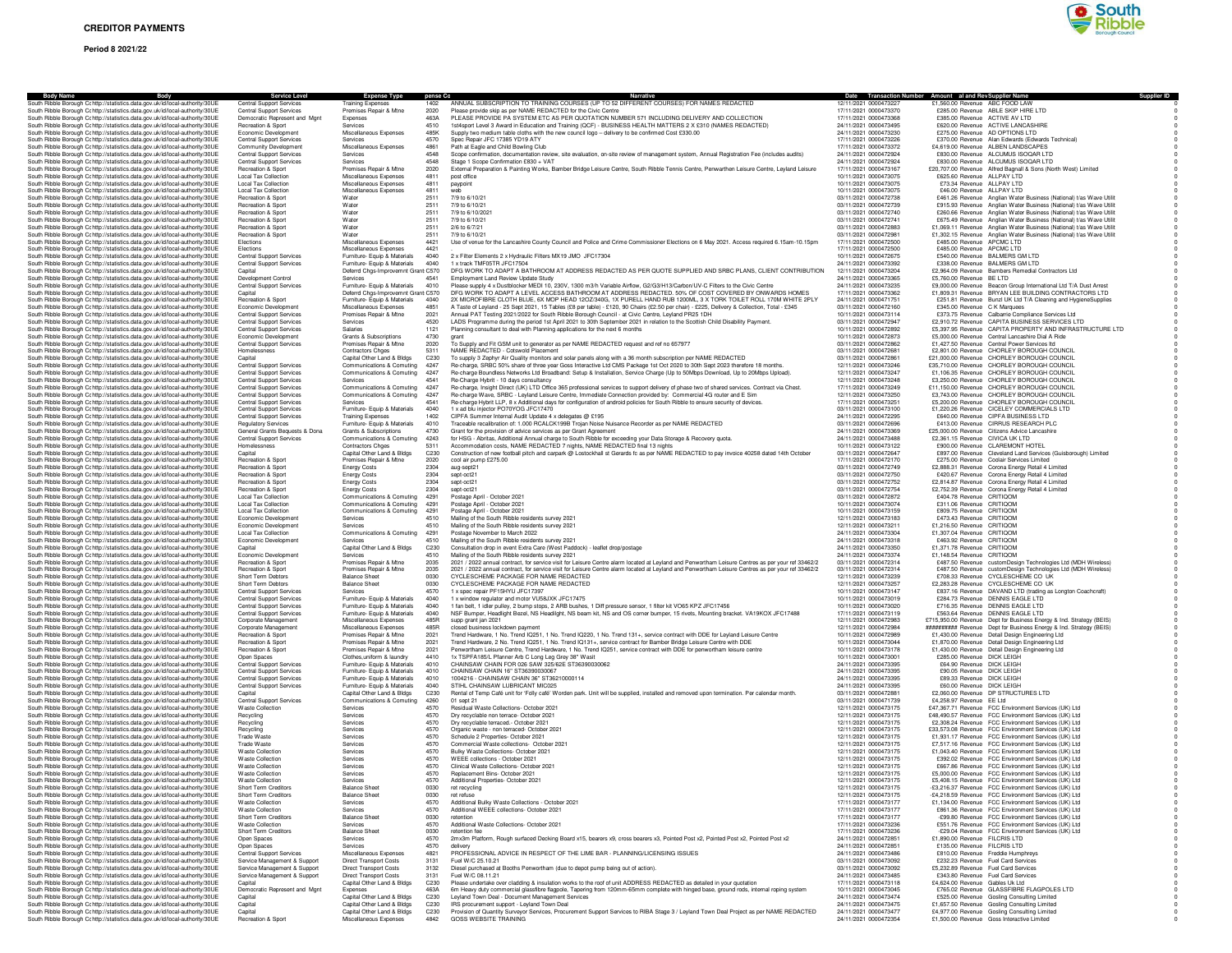#### **Period 8 2021/22**



| South Ribble Borough Cc http://statistics.data.gov.uk/id/local-authority/30UE                                                                                  | Democratic Represent and Mgnt                                      | <b>Training Expenses</b>                                                 |                          | GOVERNANCE RISK AND CONTROL EVALUATION (NAME REDACTED) SOFTWARE RISK MANAGEMENT TRAINING 23 SEPTEMBER 2021                                                                                                                                                                                           | 10/11/2021 0000473162                          | £700.00 Revenue Grace Governance Solutions Ltd                                                                            |
|----------------------------------------------------------------------------------------------------------------------------------------------------------------|--------------------------------------------------------------------|--------------------------------------------------------------------------|--------------------------|------------------------------------------------------------------------------------------------------------------------------------------------------------------------------------------------------------------------------------------------------------------------------------------------------|------------------------------------------------|---------------------------------------------------------------------------------------------------------------------------|
| South Ribble Borough Cc http://statistics.data.gov.uk/id/local-authority/30UE<br>South Ribble Borough Cc http://statistics.data.gov.uk/id/local-authority/30UE | Capital<br><b>Central Support Services</b>                         | Capital Other Land & Bldgs<br>Premises Repair & Mtne                     | C230<br>2020             | (Stages 4-7) for the delivery of the Worden Hall refurbishment as per tender as per NAME REDACTED<br>Undertake a structural roof loading survey. Assist with proposed solar works. Site visit, visual inspection, measured survey, Structural analysis                                               | 24/11/2021 0000473200<br>17/11/2021 0000473209 | £1,500.00 Revenue GRAHAM SCHOFIELD ASSOCIATES<br>£700.00 Revenue GRAHAM SCHOFIELD ASSOCIATES                              |
| South Ribble Borough Cc http://statistics.data.gov.uk/id/local-authority/30UE                                                                                  | Open Spaces                                                        | Expenses                                                                 | 4657                     | 1x Wheel Assembly - £251.22, 4x Spring Assembly @ £266.76 each - £1067.04, 4x Shock Absorber Assembly @ £191.47 each - £765.88                                                                                                                                                                       | 24/11/2021 0000472993                          | £1,899.00 Revenue HAGS SMP LTD                                                                                            |
| South Ribble Borough Cc http://statistics.data.gov.uk/id/local-authority/30UE                                                                                  | Short Term Creditors                                               | <b>Balance Sheet</b>                                                     | 0140<br>4013             |                                                                                                                                                                                                                                                                                                      | 17/11/2021 0000472337<br>03/11/2021 0000472847 | £820.00 Revenue HM REVENUE & CUSTOMS                                                                                      |
| South Ribble Borough Cc http://statistics.data.gov.uk/id/local-authority/30UE<br>South Ribble Borough Cc http://statistics.data.gov.uk/id/local-authority/30UE | Recreation & Sport<br>Homelessness                                 | Furniture- Equip & Materials<br>Grants & Subscriptions                   | 4730                     | Replace Corroded DHW Return Pipe Work In Plant Room, Run new DHW pipe work away from wall at high level, Isolate BCW & DHW supplies<br>Housing Quality Network - Working Effectively with Hoarders public training course 7.12.2021                                                                  | 24/11/2021 0000473439                          | £1,154.42 Revenue Hodgkinson Bennis Limited<br>£275.00 Revenue HOUSING QUALITY NETWORK                                    |
| South Ribble Borough Cc http://statistics.data.gov.uk/id/local-authority/30UE                                                                                  | Open Spaces                                                        | Expenses                                                                 | 4657                     | x1 hammock and x2 universal joints with swivel as detailed. Steel Link Rope Hammock, Universal Joints with Swivel                                                                                                                                                                                    | 24/11/2021 0000472935                          | £1,142.00 Revenue HUCKNETS (UK) LTD                                                                                       |
| South Ribble Borough Cc http://statistics.data.gov.uk/id/local-authority/30UE<br>South Ribble Borough Cc http://statistics.data.gov.uk/id/local-authority/30UE | Community Development<br><b>Central Support Services</b>           | Miscellaneous Expenses<br>Communications & Comuting                      | 4842<br>4246             | 9th November - SRBC Tennis Centre Fun Morning photography with images sent electronically to SRBC<br>Professional services: Re-book test data load, Project management to re-baseline the plan and arrange for new bookings and schedule £950.00                                                     | 24/11/2021 0000473461<br>12/11/2021 0000473252 | £300.00 Revenue IAN ROBINSON<br>£3,800.00 Revenue IDOX PLC                                                                |
| South Ribble Borough Cc http://statistics.data.gov.uk/id/local-authority/30UE                                                                                  | <b>Central Support Services</b>                                    | Furniture- Equip & Materials                                             | 4040                     | 112 bags (2 pallets) of QC10 - QUICK SET CONCRETE                                                                                                                                                                                                                                                    | 24/11/2021 0000473382                          | £1,277.92 Revenue INSTARMAC GROUP PLC                                                                                     |
| South Ribble Borough Cc http://statistics.data.gov.uk/id/local-authority/30UE<br>South Ribble Borough Ct http://statistics.data.gov.uk/id/local-authority/30UE | Capital<br>Economic Development                                    | Capital Other Land & Bldgs<br>Premises Repair & Mtne                     | C230<br>2020             | Architects fees for stages 5&6 Hurst Grange Coach House, Penwortham<br>To undertake compartmentation works at Leyland Market as detailed in you quotation ref JFN3782NS                                                                                                                              | 17/11/2021 0000473002<br>03/11/2021 0000472846 | £740.50 Bevenue Ivan Wilson Architect<br>£280.00 Bevenue JEN Integrated Solutions Ltd.                                    |
| South Ribble Borough Cc http://statistics.data.gov.uk/id/local-authority/30UE                                                                                  | Economic Development                                               | Premises Repair & Mtne                                                   | 2020                     |                                                                                                                                                                                                                                                                                                      | 03/11/2021 0000472846                          | £200.00 Revenue JFN Integrated Solutions Ltd                                                                              |
| South Ribble Borough Cc http://statistics.data.gov.uk/id/local-authority/30UE                                                                                  | Economic Development                                               | Premises Repair & Mtne                                                   | 2020                     | <b>MATERIALS</b>                                                                                                                                                                                                                                                                                     | 03/11/2021 0000472846                          | £96.94 Revenue JFN Integrated Solutions Ltd                                                                               |
| South Ribble Borough Cc http://statistics.data.gov.uk/id/local-authority/30UE<br>South Ribble Borough Cc http://statistics.data.gov.uk/id/local-authority/30UE | Capital<br>Capital                                                 | Capital Other Land & Bldgs<br>Capital Other Land & Bldgs                 | C230<br>C230             | Fire safety - Civic, Depot, Kingsfold This order is linked to the urgent decision waiver which was granted to bring all 3 sites into compliance.<br>Fire safety - Civic, Depot, Kingsfold This order is linked to the urgent decision waiver which was granted to bring all 3 sites into compliance. | 17/11/2021 0000473036<br>17/11/2021 0000473037 | £8,997.15 Revenue JFN Integrated Solutions Ltd<br>£8,597.42 Revenue JFN Integrated Solutions Ltd                          |
| South Ribble Borough Cc http://statistics.data.gov.uk/id/local-authority/30UE                                                                                  | Capital                                                            | Capital Other Land & Bldgs                                               | C230                     | Fire safety - Civic, Depot, Kingsfold This order is linked to the urgent decision waiver which was granted to bring all 3 sites into compliance.                                                                                                                                                     | 17/11/2021 0000473110                          | £14,995.24 Revenue JFN Integrated Solutions Ltd                                                                           |
| South Ribble Borough Cc http://statistics.data.gov.uk/id/local-authority/30UE                                                                                  | Open Spaces                                                        | Furniture- Equip & Materials                                             | 4040                     | 4 x 4x4 posts, 31 x 4x1.5 rails, 5 x 6x4 posts                                                                                                                                                                                                                                                       | 24/11/2021 0000473287<br>03/11/2021 0000472974 | £269.78 Revenue JOHN HY MAYOR & SONS LTD                                                                                  |
| South Ribble Borough Cc http://statistics.data.gov.uk/id/local-authority/30UE<br>South Ribble Borough Cc http://statistics.data.gov.uk/id/local-authority/30UE | Capital<br>Community Development                                   | Capital Other Land & Bldgs<br>Miscellaneous Expenses                     | C <sub>230</sub><br>4861 | For the creation of 2M wide bridleway, Leyland as agreed with SRBC regeneration department<br>Lostock Memorial Wall, Works location - Brownedge Road Memorial, Lostock Hall, Preston as per NAME REDACTED                                                                                            | 24/11/2021 0000473435                          | £61,144.20 Revenue John Wade Groundworks Ltd t/a Wade Group<br>£2.852.70 Revenue John Wade Groundworks Ltd t/a Wade Group |
| South Ribble Borough Cc http://statistics.data.gov.uk/id/local-authority/30UE                                                                                  | Recreation & Sport                                                 | Furniture- Equip & Materials                                             | 4010                     | SE742 MD100 Lovibond 3 in 1 photometer kit                                                                                                                                                                                                                                                           | 10/11/2021 0000472977                          | £339.07 Revenue JP LENNARD LTD                                                                                            |
| South Ribble Borough Cc http://statistics.data.gov.uk/id/local-authority/30UE<br>South Ribble Borough C: http://statistics.data.gov.uk/id/local-authority/30UE | Recreation & Sport<br>Development Control                          | Furniture- Equip & Materials<br>Miscellaneous Expenses                   | 4010<br>4841             | Carriage<br>Purchase order - for public notices for planning applications appearing in the LEP                                                                                                                                                                                                       | 10/11/2021 0000472977<br>24/11/2021 0000473361 | £14.35 Revenue JP LENNARD LTD<br>£810.00 Revenue JPI Media - JOHNSTON PUBLISHING (NORTH WEST                              |
| South Ribble Borough Cc http://statistics.data.gov.uk/id/local-authority/30UE                                                                                  | Open Spaces                                                        | Expenses                                                                 | 4657                     | Hire of 1 1/2 tonne excavator & trailer for 1 week from 08/11/2021                                                                                                                                                                                                                                   | 24/11/2021 0000473402                          | £287.20 Revenue K H HIRE SERVICES                                                                                         |
| South Ribble Borough Cc http://statistics.data.gov.uk/id/local-authority/30UE                                                                                  | <b>Street Cleansing</b>                                            | Services                                                                 | 4570                     | Traffic management for Autumn by-pass cleaning for the following dates, 11th - 15th October - 5 nights, 18th - 20th October - 3 days                                                                                                                                                                 | 24/11/2021 0000473373                          | £5,800.00 Revenue KAYS TRAFFIC MANAGEMENT LTD                                                                             |
| South Ribble Borough Cc http://statistics.data.gov.uk/id/local-authority/30UE<br>South Ribble Borough Cc http://statistics.data.gov.uk/id/local-authority/30UE | Homelessness<br><b>Regulatory Services</b>                         | Grants & Subscriptions<br>Furniture- Equip & Materials                   | 4730<br>4041             | Q3 October to December 2021 Key drop in<br>5 x CHAMELEON 1X2 WHITE CHA1X2014 @ £99.00                                                                                                                                                                                                                | 17/11/2021 0000473408<br>03/11/2021 0000472708 | £7,500.00 Revenue KEY UNLOCKING FUTURES LTD<br>£408.40 Revenue KILLGERM CHEMICALS LTD                                     |
| South Ribble Borough Ct http://statistics.data.gov.uk/id/local-authority/30UE                                                                                  | <b>Regulatory Services</b>                                         | Furniture- Equip & Materials                                             | 4041                     | 5 X FREE STANDING BRACKET FE305STAND @ £8.00                                                                                                                                                                                                                                                         | 03/11/2021 0000472708                          | £33.00 Revenue KILLGERM CHEMICALS LTD                                                                                     |
| South Ribble Borough Cc http://statistics.data.gov.uk/id/local-authority/30UE                                                                                  | <b>Regulatory Services</b>                                         | Furniture- Equip & Materials                                             | 4041<br>2021             | ELECTRICAL UNIT RECYCLING CHARGE (5 X 0.39)                                                                                                                                                                                                                                                          | 03/11/2021 0000472708<br>17/11/2021 0000473169 | £1.95 Revenue KILLGERM CHEMICALS LTD<br>£46.25 Revenue KNOWSLEY BLD & ENVIRONMENTAL SERVICES LT                           |
| South Ribble Borough Cc http://statistics.data.gov.uk/id/local-authority/30UE<br>South Ribble Borough Cc http://statistics.data.gov.uk/id/local-authority/30UE | Surplus or Deficit on Trading<br>Surplus or Deficit on Trading     | Premises Repair & Mtne<br>Premises Repair & Mtne                         | 2021                     | 2021 / 2022 contract for water hygiene monitoring at Gregson Lane Pavilion<br>2021 / 2022 contract for water hygiene monitoring at Hern Avenue Pavilion                                                                                                                                              | 17/11/2021 0000473169                          | £46.25 Revenue KNOWSLEY BLD & ENVIRONMENTAL SERVICES LT                                                                   |
| South Ribble Borough Cc http://statistics.data.gov.uk/id/local-authority/30UE                                                                                  | Surplus or Deficit on Trading                                      | Premises Repair & Mtne                                                   | 2021                     | 2021 / 2022 contract for water hygiene monitoring at Higher Walton Pavilion                                                                                                                                                                                                                          | 17/11/2021 0000473169                          | £46.25 Revenue KNOWSLEY BLD & ENVIRONMENTAL SERVICES LT                                                                   |
| South Ribble Borough Cc http://statistics.data.gov.uk/id/local-authority/30UE<br>South Ribble Borough Cc http://statistics.data.gov.uk/id/local-authority/30UE | Surplus or Deficit on Trading<br>Surplus or Deficit on Trading     | Premises Repair & Mtne<br>Premises Repair & Mtne                         | 2021<br>2021             | 2021 / 2022 contract for water hygiene monitoring at Holme Pavilion<br>2021 / 2022 contract for water hygiene monitoring at Hutton Pavilion                                                                                                                                                          | 17/11/2021 0000473169<br>17/11/2021 0000473169 | £46.25 Revenue KNOWSLEY BLD & ENVIRONMENTAL SERVICES LT<br>£46.25 Revenue KNOWSLEY BLD & ENVIRONMENTAL SERVICES LT        |
| South Ribble Borough Cc http://statistics.data.gov.uk/id/local-authority/30UE                                                                                  | Surplus or Deficit on Trading                                      | Premises Repair & Mtne                                                   | 2021                     | 2021 / 2022 contract for water hygiene monitoring at Kingsfold pavilion                                                                                                                                                                                                                              | 17/11/2021 0000473169                          | £54.00 Revenue KNOWSLEY BLD & ENVIRONMENTAL SERVICES LT                                                                   |
| South Ribble Borough Cc http://statistics.data.gov.uk/id/local-authority/30UE                                                                                  | Surplus or Deficit on Trading                                      | Premises Repair & Mtne                                                   | 2021                     | 2021 / 2022 contract for water hygiene monitoring at sports pavilions Worden Park (formerly long pavilion)                                                                                                                                                                                           | 17/11/2021 0000473169                          | £46.25 Revenue KNOWSLEY BLD & ENVIRONMENTAL SERVICES LT                                                                   |
| South Ribble Borough Ct http://statistics.data.gov.uk/id/local-authority/30UE<br>South Ribble Borough Cc http://statistics.data.gov.uk/id/local-authority/30UE | Surplus or Deficit on Trading<br>Surplus or Deficit on Trading     | Premises Repair & Mtne<br>Premises Repair & Mtne                         | 2021<br>2021             | 2021 / 2022 contract for water hygiene monitoring at Moss Side Pavilion<br>2021 / 2022 contract for water hygiene monitoring at Much Hoole Pavilion                                                                                                                                                  | 17/11/2021 0000473169<br>17/11/2021 0000473169 | £54.00 Revenue KNOWSLEY BLD & ENVIRONMENTAL SERVICES LT<br>£46.25 Revenue KNOWSLEY BLD & ENVIRONMENTAL SERVICES LT        |
| South Ribble Borough Cc http://statistics.data.gov.uk/id/local-authority/30UE                                                                                  | Surplus or Deficit on Trading                                      | Premises Repair & Mtne                                                   | 2021                     | 2021 / 2022 contract for water hygiene monitoring at Penwortham Holme                                                                                                                                                                                                                                | 17/11/2021 0000473169                          | £46.25 Revenue KNOWSLEY BLD & ENVIRONMENTAL SERVICES LT                                                                   |
| South Ribble Borough Cc http://statistics.data.gov.uk/id/local-authority/30UE                                                                                  | Surplus or Deficit on Trading                                      | Premises Repair & Mtne                                                   | 2021                     | 2021 / 2022 contract for water hygiene monitoring at St Cuthbert's Pavilion                                                                                                                                                                                                                          | 17/11/2021 0000473169                          | £46.25 Revenue KNOWSLEY BLD & ENVIRONMENTAL SERVICES LT                                                                   |
| South Ribble Borough Cr http://statistics.data.gov.uk/id/local-authority/30UE<br>South Ribble Borough Cc http://statistics.data.gov.uk/id/local-authority/30UE | Surplus or Deficit on Trading<br>Surplus or Deficit on Trading     | Premises Repair & Mtne<br>Premises Repair & Mtne                         | 2021<br>2021             | 2021 / 2022 contract for water hygiene monitoring at Withy Grove Pavilion<br>2021 / 2022 contract for water hygiene monitoring at Holland House Farm Pavilion                                                                                                                                        | 17/11/2021 0000473169<br>17/11/2021 0000473169 | £54.00 Revenue KNOWSLEY BLD & ENVIRONMENTAL SERVICES LT<br>£46.25 Revenue KNOWSLEY BLD & ENVIRONMENTAL SERVICES LT        |
| South Ribble Borough Cc http://statistics.data.gov.uk/id/local-authority/30UE                                                                                  | Surplus or Deficit on Trading                                      | Premises Repair & Mtne                                                   | 2021                     | 2021 / 2022 contract for water hygiene monitoring at The Derby Wing, Worden Park                                                                                                                                                                                                                     | 17/11/2021 0000473169                          | £43.75 Revenue KNOWSLEY BLD & ENVIRONMENTAL SERVICES LT                                                                   |
| South Ribble Borough Cc http://statistics.data.gov.uk/id/local-authority/30UE                                                                                  | Surplus or Deficit on Trading<br>Surplus or Deficit on Trading     | Premises Repair & Mtne<br>Premises Repair & Mtne                         | 2021<br>2021             | 2021 / 2022 contract for water hygiene monitoring at Carr Street Community Centre                                                                                                                                                                                                                    | 17/11/2021 0000473169<br>17/11/2021 0000473169 | £43.75 Revenue KNOWSLEY BLD & ENVIRONMENTAL SERVICES LT<br>£43.75 Revenue KNOWSLEY BLD & ENVIRONMENTAL SERVICES LT        |
| South Ribble Borough Cc http://statistics.data.gov.uk/id/local-authority/30UE<br>South Ribble Borough Cc http://statistics.data.gov.uk/id/local-authority/30UE | Surplus or Deficit on Trading                                      | Premises Repair & Mtne                                                   | 2021                     | 2021 / 2022 contract for water hygiene monitoring at Higher Walton Community Centre<br>2021 / 2022 contract for water hygiene monitoring at Moss Side Community Centre                                                                                                                               | 17/11/2021 0000473169                          | £43.75 Revenue KNOWSLEY BLD & ENVIRONMENTAL SERVICES LT                                                                   |
| South Ribble Borough Cc http://statistics.data.gov.uk/id/local-authority/30UE                                                                                  | Surplus or Deficit on Trading                                      | Premises Repair & Mtne                                                   | 2021                     | 2021 / 2022 contract for water hygiene monitoring at Worden Arts & Craft Centre                                                                                                                                                                                                                      | 17/11/2021 0000473169                          | £59.25 Revenue KNOWSLEY BLD & ENVIRONMENTAL SERVICES LT                                                                   |
| South Ribble Borough C: http://statistics.data.gov.uk/id/local-authority/30UE<br>South Ribble Borough Cc http://statistics.data.gov.uk/id/local-authority/30UE | Economic Development<br>Surplus or Deficit on Trading              | Premises Repair & Mtne<br>Premises Repair & Mtne                         | 2021<br>2021             | 2021 / 2022 contract for water hygiene monitoring at Leyland Market<br>2021 / 2022 contract for water hygiene monitoring at Hurst Grange Park                                                                                                                                                        | 17/11/2021 0000473169<br>17/11/2021 0000473169 | £43.75 Revenue KNOWSLEY BLD & ENVIRONMENTAL SERVICES LT<br>£43.75 Revenue KNOWSLEY BLD & ENVIRONMENTAL SERVICES LT        |
| South Ribble Borough Cc http://statistics.data.gov.uk/id/local-authority/30UE                                                                                  | Surplus or Deficit on Trading                                      | Premises Repair & Mtne                                                   | 2021                     | 2021 / 2022 contract, 2 visits per year for water hygiene monitoring at Longton Brick Croft                                                                                                                                                                                                          | 17/11/2021 0000473169                          | £52.50 Revenue KNOWSLEY BLD & ENVIRONMENTAL SERVICES LT                                                                   |
| South Ribble Borough Cohttp://statistics.data.gov.uk/id/local-authority/30UE                                                                                   | <b>Regulatory Services</b>                                         | Premises Repair & Mtne                                                   | 2021                     | 2021 / 2022 contract, 2 visits per year for water hygiene monitoring at Playground toilets. Worden Park                                                                                                                                                                                              | 17/11/2021 0000473169<br>17/11/2021 0000473169 | £52.50 Revenue KNOWSLEY BLD & ENVIRONMENTAL SERVICES LT                                                                   |
| South Ribble Borough Cc http://statistics.data.gov.uk/id/local-authority/30UE<br>South Ribble Borough Cr http://statistics.data.gov.uk/id/local-authority/30UE | <b>Regulatory Services</b><br><b>Central Support Services</b>      | Premises Repair & Mtne<br>Premises Repair & Mtne                         | 2021<br>2021             | 2021 / 2022 contract for water hygiene monitoring at Withy Grove public toilets<br>2021 / 2022 contract, 12 visits per year for water hygiene monitoring at the Civic Centre, Leyland                                                                                                                | 17/11/2021 0000473169                          | £46.50 Revenue KNOWSLEY BLD & ENVIRONMENTAL SERVICES LT<br>£185.75 Revenue KNOWSLEY BLD & ENVIRONMENTAL SERVICES LT       |
| South Ribble Borough Cc http://statistics.data.gov.uk/id/local-authority/30UE                                                                                  | Central Support Services                                           | Premises Repair & Mtne                                                   | 2021                     | 2021 / 2022 contract for water hygiene monitoring at Moss Side Depot                                                                                                                                                                                                                                 | 17/11/2021 0000473169                          | £112.75 Revenue KNOWSLEY BLD & ENVIRONMENTAL SERVICES LT                                                                  |
| South Ribble Borough Cc http://statistics.data.gov.uk/id/local-authority/30UE                                                                                  | Surplus or Deficit on Trading                                      | Premises Repair & Mtne                                                   | 2021                     | 2021 / 2022 contract for water hygiene monitoring at Longton Pavilion                                                                                                                                                                                                                                | 17/11/2021 0000473169<br>17/11/2021 0000473169 | £46.25 Revenue KNOWSLEY BLD & ENVIRONMENTAL SERVICES LT                                                                   |
| South Ribble Borough Cc http://statistics.data.gov.uk/id/local-authority/30UE<br>South Ribble Borough Cc http://statistics.data.gov.uk/id/local-authority/30UE | <b>Central Support Services</b><br>Surplus or Deficit on Trading   | Premises Repair & Mtne<br>Premises Repair & Mtne                         | 2021<br>2021             | Additional 6 monthly sampling at Moss Side Depot<br>2021 / 2022 contract for water hygiene monitoring at Gregson Lane Pavilion                                                                                                                                                                       | 17/11/2021 0000473201                          | £27.00 Revenue KNOWSLEY BLD & ENVIRONMENTAL SERVICES LT<br>£46.25 Revenue KNOWSLEY BLD & ENVIRONMENTAL SERVICES LT        |
| South Ribble Borough Cc http://statistics.data.gov.uk/id/local-authority/30UE                                                                                  | Surplus or Deficit on Trading                                      | Premises Repair & Mtne                                                   | 2021                     | 2021 / 2022 contract for water hygiene monitoring at Hern Avenue Pavilion                                                                                                                                                                                                                            | 17/11/2021 0000473201                          | £46.25 Revenue KNOWSLEY BLD & ENVIRONMENTAL SERVICES LT                                                                   |
| South Ribble Borough Cc http://statistics.data.gov.uk/id/local-authority/30UE<br>South Ribble Borough Cc http://statistics.data.gov.uk/id/local-authority/30UE | Surplus or Deficit on Trading<br>Surplus or Deficit on Trading     | Premises Repair & Mtne<br>Premises Repair & Mtne                         | 2021<br>2021             | 2021 / 2022 contract for water hygiene monitoring at Higher Walton Pavilion<br>2021 / 2022 contract for water hygiene monitoring at Holme Pavilion                                                                                                                                                   | 17/11/2021 0000473201<br>17/11/2021 0000473201 | £46.25 Revenue KNOWSLEY BLD & ENVIRONMENTAL SERVICES LT<br>£46.25 Revenue KNOWSLEY BLD & ENVIRONMENTAL SERVICES LT        |
| South Ribble Borough Cc http://statistics.data.gov.uk/id/local-authority/30UE                                                                                  | Surplus or Deficit on Trading                                      | Premises Repair & Mtne                                                   | 2021                     | 2021 / 2022 contract for water hygiene monitoring at Hutton Pavilion                                                                                                                                                                                                                                 | 17/11/2021 0000473201                          | £46.25 Revenue KNOWSLEY BLD & ENVIRONMENTAL SERVICES LT                                                                   |
| South Ribble Borough Cc http://statistics.data.gov.uk/id/local-authority/30UE                                                                                  | Surplus or Deficit on Trading                                      | Premises Repair & Mtne                                                   | 2021                     | 2021 / 2022 contract for water hygiene monitoring at Kingsfold pavilion                                                                                                                                                                                                                              | 17/11/2021 0000473201                          | £54.00 Revenue KNOWSLEY BLD & ENVIRONMENTAL SERVICES LT                                                                   |
| South Ribble Borough Cc http://statistics.data.gov.uk/id/local-authority/30UE<br>South Ribble Borough Cc http://statistics.data.gov.uk/id/local-authority/30UE | Surplus or Deficit on Trading<br>Surplus or Deficit on Trading     | Premises Repair & Mtne<br>Premises Repair & Mtne                         | 2021<br>2021             | 2021 / 2022 contract for water hygiene monitoring at sports pavilions Worden Park (formerly long pavilion)<br>2021 / 2022 contract for water hygiene monitoring at Moss Side Pavilion                                                                                                                | 17/11/2021 0000473201<br>17/11/2021 0000473201 | £46.25 Revenue KNOWSLEY BLD & ENVIRONMENTAL SERVICES LT<br>£54.00 Revenue KNOWSLEY BLD & ENVIRONMENTAL SERVICES LT        |
| South Ribble Borough Cc http://statistics.data.gov.uk/id/local-authority/30UE                                                                                  | Surplus or Deficit on Trading                                      | Premises Repair & Mtne                                                   | 2021                     | 2021 / 2022 contract for water hygiene monitoring at Much Hoole Pavilion                                                                                                                                                                                                                             | 17/11/2021 0000473201                          | £46.25 Revenue KNOWSLEY BLD & ENVIRONMENTAL SERVICES LT                                                                   |
| South Ribble Borough Cc http://statistics.data.gov.uk/id/local-authority/30UE<br>South Ribble Borough Cc http://statistics.data.gov.uk/id/local-authority/30UE | Surplus or Deficit on Trading<br>Surplus or Deficit on Trading     | Premises Repair & Mtne<br>Premises Repair & Mtne                         | 2021<br>2021             | 2021 / 2022 contract for water hygiene monitoring at Penwortham Holme<br>2021 / 2022 contract for water hygiene monitoring at St Cuthbert's Pavilion                                                                                                                                                 | 17/11/2021 0000473201<br>17/11/2021 0000473201 | £46.25 Revenue KNOWSLEY BLD & ENVIRONMENTAL SERVICES LT<br>£46.25 Revenue KNOWSLEY BLD & ENVIRONMENTAL SERVICES LT        |
| South Ribble Borough Cc http://statistics.data.gov.uk/id/local-authority/30UE                                                                                  | Surplus or Deficit on Trading                                      | Premises Repair & Mtne                                                   | 2021                     | 2021 / 2022 contract for water hygiene monitoring at Withy Grove Pavilion                                                                                                                                                                                                                            | 17/11/2021 0000473201                          | £54.00 Revenue KNOWSLEY BLD & ENVIRONMENTAL SERVICES LT                                                                   |
| South Ribble Borough Cc http://statistics.data.gov.uk/id/local-authority/30UE                                                                                  | Surplus or Deficit on Trading                                      | Premises Repair & Mtne                                                   | 2021                     | 2021 / 2022 contract for water hygiene monitoring at Holland House Farm Pavilion                                                                                                                                                                                                                     | 17/11/2021 0000473201                          | £46.25 Revenue KNOWSLEY BLD & ENVIRONMENTAL SERVICES LT                                                                   |
| South Ribble Borough Cr http://statistics.data.gov.uk/id/local-authority/30UE<br>South Ribble Borough Cc http://statistics.data.gov.uk/id/local-authority/30UE | Surplus or Deficit on Trading<br>Surplus or Deficit on Trading     | Premises Repair & Mtne<br>Premises Repair & Mtne                         | 2021<br>2021             | 2021 / 2022 contract for water hygiene monitoring at The Derby Wing, Worden Park<br>2021 / 2022 contract for water hygiene monitoring at Carr Street Community Centre                                                                                                                                | 17/11/2021 0000473201<br>17/11/2021 0000473201 | £43.75 Revenue KNOWSLEY BLD & ENVIRONMENTAL SERVICES LT<br>£43.75 Revenue KNOWSLEY BLD & ENVIRONMENTAL SERVICES LT        |
| South Ribble Borough Cc http://statistics.data.gov.uk/id/local-authority/30UE                                                                                  | Surplus or Deficit on Trading                                      | Premises Repair & Mtne                                                   | 2021                     | 2021 / 2022 contract for water hygiene monitoring at Higher Walton Community Centre                                                                                                                                                                                                                  | 17/11/2021 0000473201                          | £43.75 Revenue KNOWSLEY BLD & ENVIRONMENTAL SERVICES LT                                                                   |
| South Ribble Borough Cc http://statistics.data.gov.uk/id/local-authority/30UE                                                                                  | Surplus or Deficit on Trading<br>Surplus or Deficit on Trading     | Premises Repair & Mtne<br>Premises Repair & Mtne                         | 2021<br>2021             | 2021 / 2022 contract for water hygiene monitoring at Moss Side Community Centre                                                                                                                                                                                                                      | 17/11/2021 0000473201<br>17/11/2021 0000473201 | £43.75 Revenue KNOWSLEY BLD & ENVIRONMENTAL SERVICES LT<br>£59.25 Revenue KNOWSLEY BLD & ENVIRONMENTAL SERVICES LT        |
| South Ribble Borough Cc http://statistics.data.gov.uk/id/local-authority/30UE<br>South Ribble Borough Cc http://statistics.data.gov.uk/id/local-authority/30UE | Economic Development                                               | Premises Repair & Mtne                                                   | 2021                     | 2021 / 2022 contract for water hygiene monitoring at Worden Arts & Craft Centre<br>2021 / 2022 contract for water hygiene monitoring at Leyland Market                                                                                                                                               | 17/11/2021 0000473201                          | £43.75 Revenue KNOWSLEY BLD & ENVIRONMENTAL SERVICES LT                                                                   |
| South Ribble Borough Cc http://statistics.data.gov.uk/id/local-authority/30UE                                                                                  | Surplus or Deficit on Trading                                      | Premises Repair & Mtne                                                   | 2021                     | 2021 / 2022 contract for water hygiene monitoring at Hurst Grange Park                                                                                                                                                                                                                               | 17/11/2021 0000473201                          | £43.75 Revenue KNOWSLEY BLD & ENVIRONMENTAL SERVICES LT                                                                   |
| South Ribble Borough Cc http://statistics.data.gov.uk/id/local-authority/30UE<br>South Ribble Borough Ct http://statistics.data.gov.uk/id/local-authority/30UE | <b>Regulatory Services</b><br><b>Regulatory Services</b>           | Premises Repair & Mtne<br>Premises Repair & Mtne                         | 2021<br>2021             | 2021 / 2022 contract, 2 visits per year for water hygiene monitoring at Crossroads toilets, Worden Park<br>2021 / 2022 contract, 2 visits per year for water hygiene monitoring at Hope Terrace Public toilets                                                                                       | 17/11/2021 0000473201<br>17/11/2021 0000473201 | £46.50 Revenue KNOWSLEY BLD & ENVIRONMENTAL SERVICES LT<br>£46.50 Revenue KNOWSLEY BLD & ENVIRONMENTAL SERVICES LT        |
| South Ribble Borough Cc http://statistics.data.gov.uk/id/local-authority/30UE                                                                                  | Surplus or Deficit on Trading                                      | Premises Repair & Mtne                                                   | 2021                     | 2021 / 2022 contract for water hygiene monitoring at SR Museum & Exhibition Centre                                                                                                                                                                                                                   | 17/11/2021 0000473201                          | £52.50 Revenue KNOWSLEY BLD & ENVIRONMENTAL SERVICES LT                                                                   |
| South Ribble Borough Cc http://statistics.data.gov.uk/id/local-authority/30UE<br>South Ribble Borough Cc http://statistics.data.gov.uk/id/local-authority/30UE | Central Support Services<br><b>Central Support Services</b>        | Premises Repair & Mtne<br>Premises Repair & Mtne                         | 2021<br>2021             | 2021 / 2022 contract, 12 visits per year for water hygiene monitoring at the Civic Centre, Leyland<br>2021 / 2022 contract for water hygiene monitoring at Moss Side Depot                                                                                                                           | 17/11/2021 0000473201<br>17/11/2021 0000473201 | £185.75 Revenue KNOWSLEY BLD & ENVIRONMENTAL SERVICES LT<br>£112.75 Revenue KNOWSLEY BLD & ENVIRONMENTAL SERVICES LT      |
| South Ribble Borough Cc http://statistics.data.gov.uk/id/local-authority/30UE                                                                                  | Surplus or Deficit on Trading                                      | Premises Repair & Mtne                                                   | 2021                     | 2021 / 2022 contract for water hygiene monitoring at Longton Pavilion                                                                                                                                                                                                                                | 17/11/2021 0000473201                          | £46.25 Revenue KNOWSLEY BLD & ENVIRONMENTAL SERVICES LT                                                                   |
| South Ribble Borough Cc http://statistics.data.gov.uk/id/local-authority/30UE                                                                                  | <b>Central Support Services</b>                                    | Premises Repair & Mtne                                                   | 2021                     | Additional 6 monthly sampling at Moss Side Depot                                                                                                                                                                                                                                                     | 17/11/2021 0000473201                          | £33.00 Revenue KNOWSLEY BLD & ENVIRONMENTAL SERVICES LT                                                                   |
| South Ribble Borough Cc http://statistics.data.gov.uk/id/local-authority/30UE<br>South Ribble Borough Cc http://statistics.data.gov.uk/id/local-authority/30UE | <b>Waste Collection</b><br>Community Development                   | Waste Disposal<br>Services                                               | 5112<br>4510             | July 2021 - Incineration of clinical waste<br>Delivery of 4 participatory workshops. 2x 'Fitness Bootcamp' workshops, 2x 'Mobile phone film-making workshops'                                                                                                                                        | 24/11/2021 0000473482<br>03/11/2021 0000472950 | £725.78 Revenue LANCASHIRE TEACHING FT<br>£720.00 Revenue Lancashire Youth Challenge                                      |
| South Ribble Borough Cc http://statistics.data.gov.uk/id/local-authority/30UE                                                                                  | Local Land Charges                                                 | Services                                                                 | 4530                     | LAND CHARGES - JUNE 2021                                                                                                                                                                                                                                                                             | 10/11/2021 0000473137                          | £2,046.00 Revenue LANCS COUNTY COUNCIL                                                                                    |
| South Ribble Borough Cr http://statistics.data.gov.uk/id/local-authority/30UE                                                                                  | <b>Local Land Charges</b>                                          | Services<br>Services                                                     | 4530<br>4530             | LAND CHARGES - JULY 2021<br>LAND CHARGES - AUGUST 2021                                                                                                                                                                                                                                               | 10/11/2021 0000473137<br>10/11/2021 0000473137 | £3,658.00 Revenue LANCS COUNTY COUNCIL                                                                                    |
| South Ribble Borough Cc http://statistics.data.gov.uk/id/local-authority/30UE<br>South Ribble Borough Cc http://statistics.data.gov.uk/id/local-authority/30UE | Local Land Charges<br>Local Land Charges                           | Services                                                                 | 4530                     | LAND CHARGES - SEPTEMBER 2021                                                                                                                                                                                                                                                                        | 10/11/2021 0000473137                          | £1,116.00 Revenue LANCS COUNTY COUNCIL<br>£1,157.50 Revenue LANCS COUNTY COUNCIL                                          |
| South Ribble Borough Cc http://statistics.data.gov.uk/id/local-authority/30UE                                                                                  | Capital                                                            | Deferrd Chgs-Improvemnt Grant C570                                       |                          | DFG WORK TO SUPPLY AND INSTALL HOISTING EQUIPMENT AT ADDRESS REDACTED AS PER QUOTE SUPPLIED OF £2430.02                                                                                                                                                                                              | 10/11/2021 0000473202                          | £2,430.02 Revenue LANCS COUNTY COUNCIL                                                                                    |
| South Ribble Borough Cc http://statistics.data.gov.uk/id/local-authority/30UE<br>South Ribble Borough Cc http://statistics.data.gov.uk/id/local-authority/30UE | <b>Central Support Services</b><br><b>Central Support Services</b> | Furniture- Equip & Materials 4040<br>Furniture- Equip & Materials        | 4040                     | 1x fuel filter kit & oil, YD19 AUM, JFC17547 (NAME REDACTED)<br>1 brake chamber YD19 AUM JFC17547                                                                                                                                                                                                    | 17/11/2021 0000473352<br>24/11/2021 0000473458 | £405.42 Revenue LANCS DAF<br>£483.45 Revenue LANCS DAF                                                                    |
| South Ribble Borough Cohttp://statistics.data.gov.uk/id/local-authority/30UE                                                                                   | <b>Central Support Services</b>                                    | Furniture- Equip & Materials                                             | 4040                     | 1 x headlight, 1 x fog light, 1 x bumper, 1 x headlight panel, 1 x fog light panel, YA19NJZ, JFC17502                                                                                                                                                                                                | 24/11/2021 0000473492                          | £536.85 Revenue LANCS DAF                                                                                                 |
| South Ribble Borough Cc http://statistics.data.gov.uk/id/local-authority/30UE                                                                                  | Development Control                                                | Services                                                                 | 4510                     | Consultancy advice re Planning Application at Pickerings Farm                                                                                                                                                                                                                                        | 10/11/2021 0000473148<br>03/11/2021 0000472842 | £461.00 Revenue Land Use Consultants Limited                                                                              |
| South Ribble Borough Cc http://statistics.data.gov.uk/id/local-authority/30UE<br>South Ribble Borough Cc http://statistics.data.gov.uk/id/local-authority/30UE | Capital<br>Fronomic Development                                    | Capital Other Land & Bldgs<br>Services                                   | C230<br>4510             | Mckenzie Arms - Housing Development - Valuation request<br>PSDS for Leisure Centres per NAME REDACTED.                                                                                                                                                                                               | 03/11/2021 0000472922                          | £500.00 Revenue LEA HOUGH & CO<br>£3,000.00 Revenue LEISURE ENERGY                                                        |
| South Ribble Borough Cc http://statistics.data.gov.uk/id/local-authority/30UE                                                                                  | Recreation & Sport                                                 | Premises Repair & Mtne                                                   | 2020                     | 1- Double Width Step - Thread £95.00                                                                                                                                                                                                                                                                 | 24/11/2021 0000473491                          | £95.00 Revenue LeisureTeg                                                                                                 |
| South Ribble Borough Cc http://statistics.data.gov.uk/id/local-authority/30UE<br>South Ribble Borough Cc http://statistics.data.gov.uk/id/local-authority/30UE | Recreation & Sport<br>Recreation & Sport                           | Premises Repair & Mtne<br>Premises Repair & Mtne                         | 2020<br>2020             | 3x Certikin/ Astral s/s Step Thread 57.00 171.00<br>4x Plastic Reducing Shims pack 2 £4.60 18.40                                                                                                                                                                                                     | 24/11/2021 0000473491<br>24/11/2021 0000473491 | £171.00 Revenue LeisureTeq<br>£18.40 Revenue LeisureTeq                                                                   |
| South Ribble Borough Cc http://statistics.data.gov.uk/id/local-authority/30UE                                                                                  | <b>Central Support Services</b>                                    | Printing-Stat & Office Expens 4142                                       |                          | PATERSONS LICENSING ACT 2022 AND CD SET - PUBLICATION DATE 21 OCTOBER 2021                                                                                                                                                                                                                           | 24/11/2021 0000473172                          | £185.39 Revenue LEXISNEXIS BUTTERWORTHS                                                                                   |
| South Ribble Borough Cc http://statistics.data.gov.uk/id/local-authority/30UE                                                                                  | <b>Central Support Services</b>                                    | Printing-Stat & Office Expens 4142                                       |                          | zero rate                                                                                                                                                                                                                                                                                            | 24/11/2021 0000473172                          | £174.60 Revenue LEXISNEXIS BUTTERWORTHS                                                                                   |
| South Ribble Borough Cc http://statistics.data.gov.uk/id/local-authority/30UE<br>South Ribble Borough Cohttp://statistics.data.gov.uk/id/local-authority/30UE  | <b>Central Support Services</b><br><b>Central Support Services</b> | Printing-Stat & Office Expens 4142<br>Printing-Stat & Office Expens 4142 |                          | carriage<br>Okes Magisterial Formulist 20ED OOSE LEAF Period 09/12/2021 to 8/12/22 - 1 year subscription                                                                                                                                                                                             | 24/11/2021 0000473172<br>24/11/2021 0000473528 | £7.00 Revenue LEXISNEXIS BUTTERWORTHS<br>£1,433.00 Revenue LEXISNEXIS BUTTERWORTHS                                        |
| South Ribble Borough Cc http://statistics.data.gov.uk/id/local-authority/30UE                                                                                  | Democratic Represent and Mgnt                                      | Furniture- Equip & Materials                                             | 4013                     | For the supply and installation of External Grade solar film to 6no. panes, and to install a cut vinyl logo to match existing over the top of 1no. pane.                                                                                                                                             | 24/11/2021 0000473375                          | £695.00 Revenue LUSTALUX LTD                                                                                              |
| South Ribble Borough Cc http://statistics.data.gov.uk/id/local-authority/30UE                                                                                  | Capital                                                            | Capital Other Land & Bldgs<br>Deferrd Chgs-Improvemnt Grant C570         | C <sub>230</sub>         | Supply and offload of 40 x 10 ft 2 team once officials sports changing unit as per agreed spec in quote, corrugated as per NAME REDACTED                                                                                                                                                             | 17/11/2021 0000473128<br>03/11/2021 0000472782 | £8,450.00 Revenue MAC Container Company Ltd                                                                               |
| South Ribble Borough Cc http://statistics.data.gov.uk/id/local-authority/30UE<br>South Ribble Borough Cc http://statistics.data.gov.uk/id/local-authority/30UE | Capital<br><b>Parking Services</b>                                 | Furniture- Equip & Materials                                             | 4040                     | DFG WORKS FOR LEVEL ACCESS BATHROOM AND RAMP AT ADDRESS REDACTED. NEW PROGRESS PROPERTY, 50% OF QUOTE<br>2 x HAZELWOOD CLOSE T @ £53.40                                                                                                                                                              | 10/11/2021 0000473052                          | £2,769.27 Revenue MAHONEY CONTRACTORS LTD<br>£106.80 Revenue Main Street Signs Ltd                                        |
| South Ribble Borough Cc http://statistics.data.gov.uk/id/local-authority/30UE                                                                                  | Parking Services                                                   | Furniture- Equip & Materials                                             | 4040                     | 1 X TOMLINSON ROAD T                                                                                                                                                                                                                                                                                 | 10/11/2021 0000473052                          | £52.30 Revenue Main Street Signs Ltd                                                                                      |
| South Ribble Borough Cc http://statistics.data.gov.uk/id/local-authority/30UE<br>South Ribble Borough Cc http://statistics.data.gov.uk/id/local-authority/30UE | Parking Services<br>Parking Services                               | Furniture- Equip & Materials<br>Furniture- Equip & Materials             | 4040<br>4040             | 1 X CHARNOCK STREET T<br>1 X PROSPECT AVENUE                                                                                                                                                                                                                                                         | 10/11/2021 0000473052<br>10/11/2021 0000473052 | £53.40 Revenue Main Street Signs Ltd<br>£50.40 Revenue Main Street Signs Ltd                                              |
| Couth Dibble Bo<br>and the California distinction above an                                                                                                     |                                                                    |                                                                          |                          | Y RROADEIELD DRIVE                                                                                                                                                                                                                                                                                   |                                                | <b>CE1 EO Douanua Main Chroni C</b>                                                                                       |

| ND CONTROL EVALUATION (NAME REDACTED) SOFTWARE RISK MANAGEMENT TRAINING 23 SEPTEMBER 2021                                                                                                                                            | 10/11/2021 0000473162                          |                                                        | £700.00 Revenue Grace Governance Solutions Ltd                                                                     |                           |
|--------------------------------------------------------------------------------------------------------------------------------------------------------------------------------------------------------------------------------------|------------------------------------------------|--------------------------------------------------------|--------------------------------------------------------------------------------------------------------------------|---------------------------|
| ary of the Worden Hall refurbishment as per tender as per NAME REDACTED                                                                                                                                                              | 24/11/2021 0000473200<br>17/11/2021 0000473209 |                                                        | £1,500.00 Revenue GRAHAM SCHOFIELD ASSOCIATES                                                                      |                           |
| of loading survey. Assist with proposed solar works. Site visit, visual inspection, measured survey, Structural analysis<br>51.22, 4x Spring Assembly @ £266.76 each - £1067.04, 4x Shock Absorber Assembly @ £191.47 each - £765.88 | 24/11/2021 0000472993                          | £1,899.00 Revenue HAGS SMP LTD                         | £700.00 Revenue GRAHAM SCHOFIELD ASSOCIATES                                                                        |                           |
|                                                                                                                                                                                                                                      | 17/11/2021 0000472337                          |                                                        | £820.00 Revenue HM REVENUE & CUSTOMS                                                                               |                           |
| Return Pipe Work In Plant Room, Run new DHW pipe work away from wall at high level, Isolate BCW & DHW supplies                                                                                                                       | 03/11/2021 0000472847                          |                                                        | £1.154.42 Revenue Hodakinson Bennis Limited                                                                        |                           |
| - Working Effectively with Hoarders public training course 7.12.2021                                                                                                                                                                 | 24/11/2021 0000473439                          |                                                        | £275.00 Revenue HOUSING QUALITY NETWORK                                                                            |                           |
| ersal joints with swivel as detailed. Steel Link Rope Hammock, Universal Joints with Swivel                                                                                                                                          | 24/11/2021 0000472935                          |                                                        | £1,142.00 Revenue HUCKNETS (UK) LTD                                                                                |                           |
| ennis Centre Fun Morning photography with images sent electronically to SRBC                                                                                                                                                         | 24/11/2021 0000473461                          | £300.00 Revenue IAN ROBINSON                           |                                                                                                                    |                           |
| -book test data load, Project management to re-baseline the plan and arrange for new bookings and schedule £950.00<br>C10 - QUICK SET CONCRETE                                                                                       | 12/11/2021 0000473252<br>24/11/2021 0000473382 | £3,800.00 Revenue IDOX PLC                             | £1,277.92 Revenue INSTARMAC GROUP PLC                                                                              |                           |
| 5&6 Hurst Grange Coach House, Penwortham                                                                                                                                                                                             | 17/11/2021 0000473002                          |                                                        | £740.50 Revenue Ivan Wilson Architect                                                                              |                           |
| ntation works at Leyland Market as detailed in you quotation ref JFN3782NS                                                                                                                                                           | 03/11/2021 0000472846                          |                                                        | £280.00 Revenue JFN Integrated Solutions Ltd                                                                       |                           |
|                                                                                                                                                                                                                                      | 03/11/2021 0000472846                          |                                                        | £200.00 Revenue JFN Integrated Solutions Ltd                                                                       |                           |
|                                                                                                                                                                                                                                      | 03/11/2021 0000472846                          |                                                        | £96.94 Revenue JFN Integrated Solutions Ltd                                                                        |                           |
| Kingsfold This order is linked to the urgent decision waiver which was granted to bring all 3 sites into compliance.                                                                                                                 | 17/11/2021 0000473036                          |                                                        | £8,997.15 Revenue JFN Integrated Solutions Ltd                                                                     |                           |
| Kingsfold This order is linked to the urgent decision waiver which was granted to bring all 3 sites into compliance.                                                                                                                 | 17/11/2021 0000473037                          |                                                        | £8,597.42 Revenue JFN Integrated Solutions Ltd                                                                     | $\Omega$                  |
| Kingsfold This order is linked to the urgent decision waiver which was granted to bring all 3 sites into compliance.                                                                                                                 | 17/11/2021 0000473110                          |                                                        | £14,995.24 Revenue JFN Integrated Solutions Ltd                                                                    |                           |
| rails, 5 x 6x4 posts                                                                                                                                                                                                                 | 24/11/2021 0000473287                          |                                                        | £269.78 Revenue JOHN HY MAYOR & SONS LTD                                                                           |                           |
| de bridleway, Leyland as agreed with SRBC regeneration department                                                                                                                                                                    | 03/11/2021 0000472974                          |                                                        | £61,144.20 Revenue John Wade Groundworks Ltd t/a Wade Group                                                        |                           |
| Vorks location - Brownedge Road Memorial, Lostock Hall, Preston as per NAME REDACTED<br>3 in 1 photometer kit                                                                                                                        | 24/11/2021 0000473435<br>10/11/2021 0000472977 |                                                        | £2,852.70 Revenue John Wade Groundworks Ltd t/a Wade Group<br>£339.07 Revenue JP LENNARD LTD                       |                           |
|                                                                                                                                                                                                                                      | 10/11/2021 0000472977                          |                                                        | £14.35 Bevenue JP LENNARD LTD                                                                                      |                           |
| ic notices for planning applications appearing in the LEP                                                                                                                                                                            | 24/11/2021 0000473361                          |                                                        | £810.00 Revenue JPI Media - JOHNSTON PUBLISHING (NORTH WEST                                                        |                           |
| ator & trailer for 1 week from 08/11/2021                                                                                                                                                                                            | 24/11/2021 0000473402                          |                                                        | £287.20 Revenue K H HIRE SERVICES                                                                                  |                           |
| utumn by-pass cleaning for the following dates, 11th - 15th October - 5 nights, 18th - 20th October - 3 days                                                                                                                         | 24/11/2021 0000473373                          |                                                        | £5,800.00 Revenue KAYS TRAFFIC MANAGEMENT LTD                                                                      |                           |
| 2021 Key drop in                                                                                                                                                                                                                     | 17/11/2021 0000473408                          |                                                        | £7,500.00 Revenue KEY UNLOCKING FUTURES LTD                                                                        |                           |
| HITE CHA1X2014 @ £99.00                                                                                                                                                                                                              | 03/11/2021 0000472708                          |                                                        | £408.40 Revenue KILLGERM CHEMICALS LTD                                                                             |                           |
| RACKET EF305STAND @ £8.00                                                                                                                                                                                                            | 03/11/2021 0000472708<br>03/11/2021 0000472708 |                                                        | £33.00 Revenue KILLGERM CHEMICALS LTD<br>£1.95 Revenue KILLGERM CHEMICALS LTD                                      |                           |
| YCLING CHARGE (5 X 0.39)<br>water hygiene monitoring at Gregson Lane Pavilion                                                                                                                                                        | 17/11/2021 0000473169                          |                                                        | £46.25 Revenue KNOWSLEY BLD & ENVIRONMENTAL SERVICES LT                                                            | $^{\circ}$<br>$^{\circ}$  |
|                                                                                                                                                                                                                                      | 17/11/2021 0000473169                          |                                                        | £46.25 Revenue KNOWSLEY BLD & ENVIRONMENTAL SERVICES LT                                                            |                           |
| water hygiene monitoring at Hern Avenue Pavilion<br>water hygiene monitoring at Higher Walton Pavilion                                                                                                                               | 17/11/2021 0000473169                          |                                                        | £46.25 Revenue KNOWSLEY BLD & ENVIRONMENTAL SERVICES LT                                                            |                           |
| water hygiene monitoring at Holme Pavilion                                                                                                                                                                                           | 17/11/2021 0000473169                          |                                                        | £46.25 Revenue KNOWSLEY BLD & ENVIRONMENTAL SERVICES LT                                                            | $\mathbf 0$               |
| water hygiene monitoring at Hutton Pavilion                                                                                                                                                                                          | 17/11/2021 0000473169                          |                                                        | £46.25 Revenue KNOWSLEY BLD & ENVIRONMENTAL SERVICES LT                                                            |                           |
| water hygiene monitoring at Kingsfold pavilion                                                                                                                                                                                       | 17/11/2021 0000473169                          |                                                        | £54.00 Revenue KNOWSLEY BLD & ENVIRONMENTAL SERVICES LT                                                            |                           |
| water hygiene monitoring at sports pavilions Worden Park (formerly long pavilion)                                                                                                                                                    | 17/11/2021 0000473169                          |                                                        | £46.25 Revenue KNOWSLEY BLD & ENVIRONMENTAL SERVICES LT                                                            |                           |
| water hygiene monitoring at Moss Side Pavilion                                                                                                                                                                                       | 17/11/2021 0000473169                          |                                                        | £54.00 Revenue KNOWSLEY BLD & ENVIRONMENTAL SERVICES LT                                                            | $\circ$                   |
| water hygiene monitoring at Much Hoole Pavilion                                                                                                                                                                                      | 17/11/2021 0000473169                          |                                                        | £46.25 Revenue KNOWSLEY BLD & ENVIRONMENTAL SERVICES LT                                                            | $\mathbf 0$               |
| water hygiene monitoring at Penwortham Holme                                                                                                                                                                                         | 17/11/2021 0000473169                          |                                                        | £46.25 Revenue KNOWSLEY BLD & ENVIRONMENTAL SERVICES LT                                                            | $^{\circ}$                |
| water hygiene monitoring at St Cuthbert's Pavilion                                                                                                                                                                                   | 17/11/2021 0000473169                          |                                                        | £46.25 Revenue KNOWSLEY BLD & ENVIRONMENTAL SERVICES LT                                                            | $\mathbf 0$               |
| water hygiene monitoring at Withy Grove Pavilion                                                                                                                                                                                     | 17/11/2021 0000473169                          |                                                        | £54.00 Revenue KNOWSLEY BLD & ENVIRONMENTAL SERVICES LT                                                            | $\mathbf 0$               |
| water hygiene monitoring at Holland House Farm Pavilion                                                                                                                                                                              | 17/11/2021 0000473169                          |                                                        | £46.25 Revenue KNOWSLEY BLD & ENVIRONMENTAL SERVICES LT                                                            |                           |
| water hygiene monitoring at The Derby Wing, Worden Park                                                                                                                                                                              | 17/11/2021 0000473169                          |                                                        | £43.75 Revenue KNOWSLEY BLD & ENVIRONMENTAL SERVICES LT                                                            |                           |
| water hygiene monitoring at Carr Street Community Centre                                                                                                                                                                             | 17/11/2021 0000473169                          |                                                        | £43.75 Revenue KNOWSLEY BLD & ENVIRONMENTAL SERVICES LT<br>£43.75 Revenue KNOWSLEY BLD & ENVIRONMENTAL SERVICES LT | $\mathbf 0$               |
| water hygiene monitoring at Higher Walton Community Centre                                                                                                                                                                           | 17/11/2021 0000473169<br>17/11/2021 0000473169 |                                                        | £43.75 Revenue KNOWSLEY BLD & ENVIRONMENTAL SERVICES LT                                                            |                           |
| water hygiene monitoring at Moss Side Community Centre                                                                                                                                                                               | 17/11/2021 0000473169                          |                                                        | £59.25 Revenue KNOWSLEY BLD & ENVIRONMENTAL SERVICES LT                                                            | $^{\circ}$<br>$\mathbf 0$ |
| water hygiene monitoring at Worden Arts & Craft Centre<br>water hygiene monitoring at Leyland Market                                                                                                                                 | 17/11/2021 0000473169                          |                                                        | £43.75 Revenue KNOWSLEY BLD & ENVIRONMENTAL SERVICES LT                                                            | $\circ$                   |
| water hygiene monitoring at Hurst Grange Park                                                                                                                                                                                        | 17/11/2021 0000473169                          |                                                        | £43.75 Revenue KNOWSLEY BLD & ENVIRONMENTAL SERVICES LT                                                            | $\circ$                   |
| isits per year for water hygiene monitoring at Longton Brick Croft                                                                                                                                                                   | 17/11/2021 0000473169                          |                                                        | £52.50 Revenue KNOWSLEY BLD & ENVIRONMENTAL SERVICES LT                                                            |                           |
| isits per year for water hygiene monitoring at Playground toilets, Worden Park                                                                                                                                                       | 17/11/2021 0000473169                          |                                                        | £52.50 Revenue KNOWSLEY BLD & ENVIRONMENTAL SERVICES LT                                                            |                           |
| water hygiene monitoring at Withy Grove public toilets                                                                                                                                                                               | 17/11/2021 0000473169                          |                                                        | £46.50 Revenue KNOWSLEY BLD & ENVIRONMENTAL SERVICES LT                                                            | $\circ$                   |
| visits per year for water hygiene monitoring at the Civic Centre, Leyland                                                                                                                                                            | 17/11/2021 0000473169                          |                                                        | £185.75 Revenue KNOWSLEY BLD & ENVIRONMENTAL SERVICES LT                                                           |                           |
| water hygiene monitoring at Moss Side Depot                                                                                                                                                                                          | 17/11/2021 0000473169                          |                                                        | £112.75 Revenue KNOWSLEY BLD & ENVIRONMENTAL SERVICES LT                                                           |                           |
| water hygiene monitoring at Longton Pavilion                                                                                                                                                                                         | 17/11/2021 0000473169                          |                                                        | £46.25 Revenue KNOWSLEY BLD & ENVIRONMENTAL SERVICES LT                                                            | $^{\circ}$                |
| pling at Moss Side Depot                                                                                                                                                                                                             | 17/11/2021 0000473169                          |                                                        | £27.00 Revenue KNOWSLEY BLD & ENVIRONMENTAL SERVICES LT                                                            | $\circ$                   |
| water hygiene monitoring at Gregson Lane Pavilion                                                                                                                                                                                    | 17/11/2021 0000473201                          |                                                        | £46.25 Revenue KNOWSLEY BLD & ENVIRONMENTAL SERVICES LT<br>£46.25 Revenue KNOWSLEY BLD & ENVIRONMENTAL SERVICES LT | $\mathbf 0$               |
| water hygiene monitoring at Hern Avenue Pavilion                                                                                                                                                                                     | 17/11/2021 0000473201<br>17/11/2021 0000473201 |                                                        | £46.25 Revenue KNOWSLEY BLD & ENVIRONMENTAL SERVICES LT                                                            | $\circ$                   |
| water hygiene monitoring at Higher Walton Pavilion<br>water hygiene monitoring at Holme Pavilion                                                                                                                                     | 17/11/2021 0000473201                          |                                                        | £46.25 Revenue KNOWSLEY BLD & ENVIRONMENTAL SERVICES LT                                                            |                           |
| water hygiene monitoring at Hutton Pavilion                                                                                                                                                                                          | 17/11/2021 0000473201                          |                                                        | £46.25 Revenue KNOWSLEY BLD & ENVIRONMENTAL SERVICES LT                                                            | $\circ$                   |
| water hygiene monitoring at Kingsfold pavilion                                                                                                                                                                                       | 17/11/2021 0000473201                          |                                                        | £54.00 Revenue KNOWSLEY BLD & ENVIRONMENTAL SERVICES LT                                                            | $\circ$                   |
| water hygiene monitoring at sports pavilions Worden Park (formerly long pavilion)                                                                                                                                                    | 17/11/2021 0000473201                          |                                                        | £46.25 Revenue KNOWSLEY BLD & ENVIRONMENTAL SERVICES LT                                                            |                           |
| water hygiene monitoring at Moss Side Pavilion                                                                                                                                                                                       | 17/11/2021 0000473201                          |                                                        | £54.00 Revenue KNOWSLEY BLD & ENVIRONMENTAL SERVICES LT                                                            | $^{\circ}$                |
| water hygiene monitoring at Much Hoole Pavilion                                                                                                                                                                                      | 17/11/2021 0000473201                          |                                                        | £46.25 Revenue KNOWSLEY BLD & ENVIRONMENTAL SERVICES LT                                                            | $\circ$                   |
| water hygiene monitoring at Penwortham Holme                                                                                                                                                                                         | 17/11/2021 0000473201                          |                                                        | £46.25 Revenue KNOWSLEY BLD & ENVIRONMENTAL SERVICES LT                                                            | $\bf{0}$                  |
| water hygiene monitoring at St Cuthbert's Pavilion                                                                                                                                                                                   | 17/11/2021 0000473201                          |                                                        | £46.25 Revenue KNOWSLEY BLD & ENVIRONMENTAL SERVICES LT                                                            |                           |
| water hygiene monitoring at Withy Grove Pavilion                                                                                                                                                                                     | 17/11/2021 0000473201                          |                                                        | £54.00 Revenue KNOWSLEY BLD & ENVIRONMENTAL SERVICES LT                                                            |                           |
| water hygiene monitoring at Holland House Farm Pavilion                                                                                                                                                                              | 17/11/2021 0000473201                          |                                                        | £46.25 Revenue KNOWSLEY BLD & ENVIRONMENTAL SERVICES LT                                                            | $\bf{0}$                  |
| water hygiene monitoring at The Derby Wing, Worden Park                                                                                                                                                                              | 17/11/2021 0000473201                          |                                                        | £43.75 Revenue KNOWSLEY BLD & ENVIRONMENTAL SERVICES LT                                                            | $\circ$                   |
| water hygiene monitoring at Carr Street Community Centre                                                                                                                                                                             | 17/11/2021 0000473201<br>17/11/2021 0000473201 |                                                        | £43.75 Revenue KNOWSLEY BLD & ENVIRONMENTAL SERVICES LT<br>£43.75 Revenue KNOWSLEY BLD & ENVIRONMENTAL SERVICES LT | $^{\circ}$                |
| water hygiene monitoring at Higher Walton Community Centre                                                                                                                                                                           | 17/11/2021 0000473201                          |                                                        |                                                                                                                    | $\circ$                   |
| water hygiene monitoring at Moss Side Community Centre<br>water hygiene monitoring at Worden Arts & Craft Centre                                                                                                                     | 17/11/2021 0000473201                          |                                                        | £43.75 Revenue KNOWSLEY BLD & ENVIRONMENTAL SERVICES LT<br>£59.25 Revenue KNOWSLEY BLD & ENVIRONMENTAL SERVICES LT | $\circ$                   |
| water hygiene monitoring at Leyland Market                                                                                                                                                                                           | 17/11/2021 0000473201                          |                                                        | £43.75 Revenue KNOWSLEY BLD & ENVIRONMENTAL SERVICES LT                                                            |                           |
| water hygiene monitoring at Hurst Grange Park                                                                                                                                                                                        | 17/11/2021 0000473201                          |                                                        | £43.75 Revenue KNOWSLEY BLD & ENVIRONMENTAL SERVICES LT                                                            |                           |
| isits per year for water hygiene monitoring at Crossroads toilets, Worden Park                                                                                                                                                       | 17/11/2021 0000473201                          |                                                        | £46.50 Revenue KNOWSLEY BLD & ENVIRONMENTAL SERVICES LT                                                            |                           |
| isits per year for water hygiene monitoring at Hope Terrace Public toilets                                                                                                                                                           | 17/11/2021 0000473201                          |                                                        | £46.50 Revenue KNOWSLEY BLD & ENVIRONMENTAL SERVICES LT                                                            |                           |
| water hygiene monitoring at SR Museum & Exhibition Centre                                                                                                                                                                            | 17/11/2021 0000473201                          |                                                        | £52.50 Revenue KNOWSLEY BLD & ENVIRONMENTAL SERVICES LT                                                            | $\circ$                   |
| visits per year for water hygiene monitoring at the Civic Centre, Leyland                                                                                                                                                            | 17/11/2021 0000473201                          |                                                        | £185.75 Revenue KNOWSLEY BLD & ENVIRONMENTAL SERVICES LT                                                           | $^{\circ}$                |
| water hygiene monitoring at Moss Side Depot                                                                                                                                                                                          | 17/11/2021 0000473201                          |                                                        | £112.75 Revenue KNOWSLEY BLD & ENVIRONMENTAL SERVICES LT                                                           |                           |
| water hygiene monitoring at Longton Pavilion<br>pling at Moss Side Depot                                                                                                                                                             | 17/11/2021 0000473201<br>17/11/2021 0000473201 |                                                        | £46.25 Revenue KNOWSLEY BLD & ENVIRONMENTAL SERVICES LT<br>£33.00 Revenue KNOWSLEY BLD & ENVIRONMENTAL SERVICES LT | $\bf{0}$<br>$\circ$       |
| f clinical waste                                                                                                                                                                                                                     | 24/11/2021 0000473482                          |                                                        | £725.78 Revenue LANCASHIRE TEACHING FT                                                                             |                           |
| workshops. 2x 'Fitness Bootcamp' workshops, 2x 'Mobile phone film-making workshops'                                                                                                                                                  | 03/11/2021 0000472950                          |                                                        | £720.00 Revenue Lancashire Youth Challenge                                                                         |                           |
| E 2021                                                                                                                                                                                                                               | 10/11/2021 0000473137                          |                                                        | £2,046.00 Revenue LANCS COUNTY COUNCIL                                                                             |                           |
| / 2021                                                                                                                                                                                                                               | 10/11/2021 0000473137                          |                                                        | £3,658.00 Revenue LANCS COUNTY COUNCIL                                                                             |                           |
| <b>UST 2021</b>                                                                                                                                                                                                                      | 10/11/2021 0000473137                          |                                                        | £1,116.00 Revenue LANCS COUNTY COUNCIL                                                                             |                           |
| TEMBER 2021                                                                                                                                                                                                                          | 10/11/2021 0000473137                          |                                                        | £1.157.50 Revenue LANCS COUNTY COUNCIL                                                                             |                           |
| Y AND INSTALL HOISTING EQUIPMENT AT ADDRESS REDACTED AS PER QUOTE SUPPLIED OF £2430.02                                                                                                                                               | 10/11/2021 0000473202                          |                                                        | £2,430.02 Revenue LANCS COUNTY COUNCIL                                                                             |                           |
| 9 AUM, JFC17547 (NAME REDACTED)                                                                                                                                                                                                      | 17/11/2021 0000473352                          | £405.42 Revenue LANCS DAF                              |                                                                                                                    | $\Omega$                  |
| UM JFC17547<br>t, 1 x bumper, 1 x headlight panel, 1 x fog light panel, YA19NJZ, JFC17502                                                                                                                                            | 24/11/2021 0000473458<br>24/11/2021 0000473492 | £483.45 Revenue LANCS DAF<br>£536.85 Revenue LANCS DAF |                                                                                                                    |                           |
|                                                                                                                                                                                                                                      |                                                |                                                        |                                                                                                                    | $\circ$                   |
| anning Application at Pickerings Farm<br>J Development - Valuation request                                                                                                                                                           | 10/11/2021 0000473148<br>03/11/2021 0000472842 |                                                        | £461.00 Revenue Land Use Consultants Limited<br>£500.00 Revenue LEA HOUGH & CO                                     |                           |
| s per NAME REDACTED.                                                                                                                                                                                                                 | 03/11/2021 0000472922                          | £3,000.00 Bevenue LEISURE ENERGY                       |                                                                                                                    |                           |
| hread £95.00                                                                                                                                                                                                                         | 24/11/2021 0000473491                          | £95.00 Revenue LeisureTeg                              |                                                                                                                    |                           |
| p Thread 57.00 171.00                                                                                                                                                                                                                | 24/11/2021 0000473491                          | £171.00 Revenue LeisureTeg                             |                                                                                                                    |                           |
| ns pack 2 £4.60 18.40                                                                                                                                                                                                                | 24/11/2021 0000473491                          | £18.40 Revenue LeisureTeg                              |                                                                                                                    | $\circ$                   |
| IG ACT 2022 AND CD SET - PUBLICATION DATE 21 OCTOBER 2021                                                                                                                                                                            | 24/11/2021 0000473172                          |                                                        | £185.39 Revenue LEXISNEXIS BUTTERWORTHS                                                                            | $\mathbf 0$               |
|                                                                                                                                                                                                                                      | 24/11/2021 0000473172                          |                                                        | £174.60 Revenue LEXISNEXIS BUTTERWORTHS                                                                            |                           |
|                                                                                                                                                                                                                                      | 24/11/2021 0000473172                          |                                                        | £7.00 Revenue LEXISNEXIS BUTTERWORTHS                                                                              | $\circ$                   |
| st 20ED OOSE LEAF Period 09/12/2021 to 8/12/22 - 1 year subscription                                                                                                                                                                 | 24/11/2021 0000473528                          |                                                        | £1,433.00 Revenue LEXISNEXIS BUTTERWORTHS                                                                          |                           |
| ation of External Grade solar film to 6no. panes, and to install a cut vinyl logo to match existing over the top of 1no. pane.                                                                                                       | 24/11/2021 0000473375                          | F695.00 Bevenue I USTALUX LTD                          |                                                                                                                    |                           |
| x 10 ft 2 team once officials sports changing unit as per agreed spec in quote, corrugated as per NAME REDACTED                                                                                                                      | 17/11/2021 0000473128                          |                                                        | £8.450.00 Revenue MAC Container Company Ltd                                                                        | $^{\circ}$                |
| EL ACCESS BATHROOM AND RAMP AT ADDRESS REDACTED. NEW PROGRESS PROPERTY, 50% OF QUOTE                                                                                                                                                 |                                                |                                                        | £2,769.27 Revenue MAHONEY CONTRACTORS LTD                                                                          | $\circ$                   |
|                                                                                                                                                                                                                                      | 03/11/2021 0000472782                          |                                                        |                                                                                                                    |                           |
| ET@ £53.40                                                                                                                                                                                                                           | 10/11/2021 0000473052                          |                                                        | £106.80 Revenue Main Street Signs Ltd                                                                              | $^{\circ}$                |
|                                                                                                                                                                                                                                      | 10/11/2021 0000473052                          |                                                        | £52.30 Revenue Main Street Signs Ltd                                                                               | $^{\circ}$<br>$\mathbf 0$ |
| T T<br>ΙE                                                                                                                                                                                                                            | 10/11/2021 0000473052<br>10/11/2021 0000473052 |                                                        | £53.40 Revenue Main Street Signs Ltd<br>£50.40 Revenue Main Street Signs Ltd                                       | $\bf{0}$                  |
|                                                                                                                                                                                                                                      | 10/11/2021 0000473052                          |                                                        | £51.50 Revenue Main Street Signs Ltd                                                                               | $\circ$                   |
| @ £49.30<br>iТ.                                                                                                                                                                                                                      | 10/11/2021 0000473052<br>10/11/2021 0000473052 |                                                        | £98.60 Revenue Main Street Signs Ltd<br>£52.30 Revenue Main Street Signs Ltd                                       | $\mathbf 0$<br>$^{\circ}$ |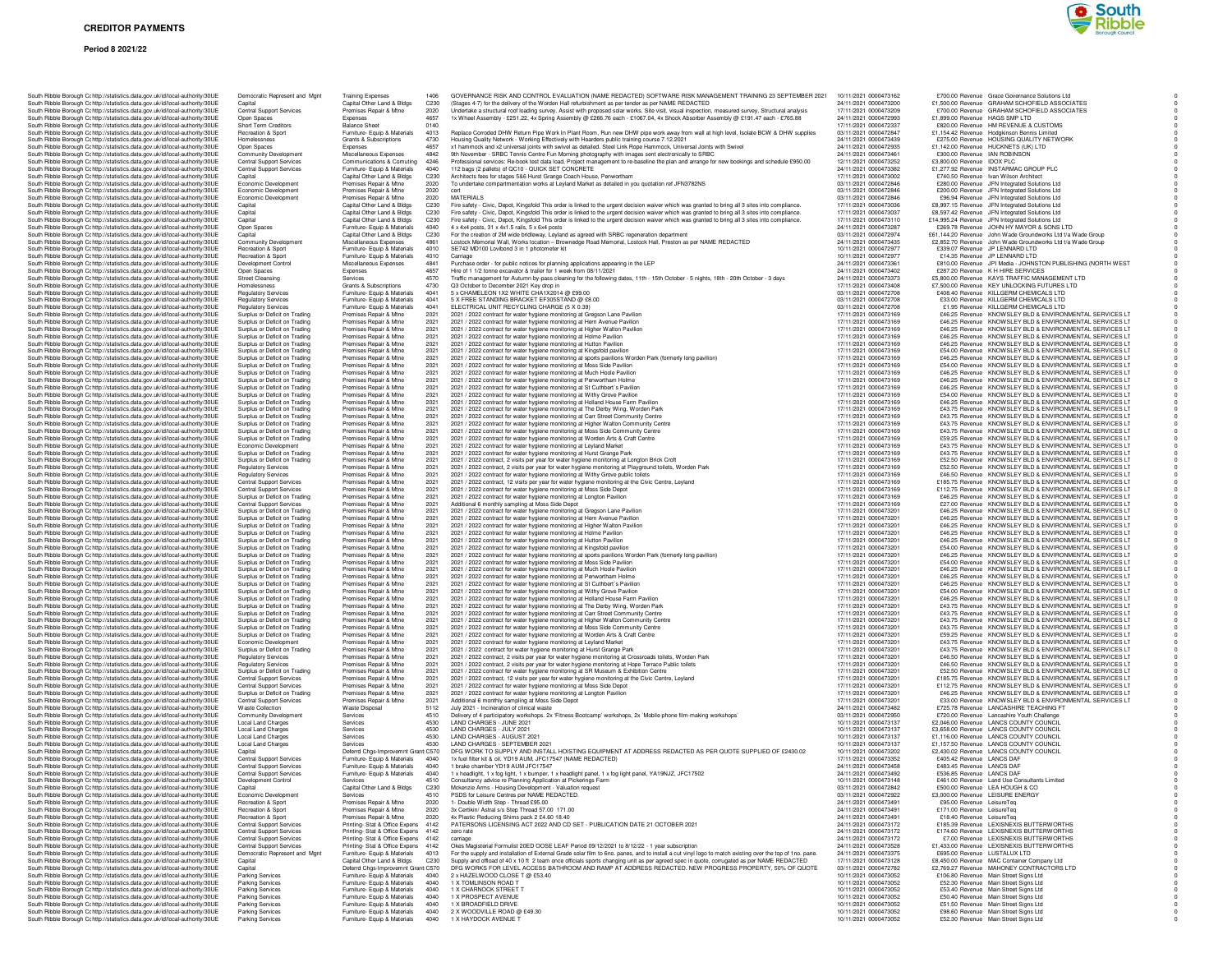### **Period 8 2021/22**



|  |  |                                                                              | South Ribble Borough Cc http://statistics.data.gov.uk/id/local-authority/30UE                                                                                  | Parking Services                                                   | Furniture- Equip & Materials                                      | 4040         | DELIVERY CHARGE                                                                                            |
|--|--|------------------------------------------------------------------------------|----------------------------------------------------------------------------------------------------------------------------------------------------------------|--------------------------------------------------------------------|-------------------------------------------------------------------|--------------|------------------------------------------------------------------------------------------------------------|
|  |  |                                                                              | South Ribble Borough Cc http://statistics.data.gov.uk/id/local-authority/30UE                                                                                  | <b>Central Support Services</b>                                    | Premises Repair & Mtne                                            | 2021         | Civic Centre, West Paddock, Leyland 6,021 sq, Civic Cent                                                   |
|  |  |                                                                              | South Ribble Borough Ct http://statistics.data.gov.uk/id/local-authority/30UE                                                                                  | Surplus or Deficit on Trading<br>Capital                           | Premises Repair & Mtne<br>Deferrd Chgs-Improvemnt Grant C570      | 2020         | Call out to Longton Brickcroft, Fix faulty bell and replace wi<br>DFG WORK FOR ADAPTATION TO CREATE BEDROO |
|  |  |                                                                              | South Ribble Borough Cc http://statistics.data.gov.uk/id/local-authority/30UE<br>South Ribble Borough Cc http://statistics.data.gov.uk/id/local-authority/30UE | Short Term Creditors                                               | <b>Balance Sheet</b>                                              | 0008         | refund of paymt rec'd in error                                                                             |
|  |  |                                                                              | South Ribble Borough Cc http://statistics.data.gov.uk/id/local-authority/30UE                                                                                  | Recreation & Sport                                                 | Services                                                          | 4510         | August 2021 Instructor Fee                                                                                 |
|  |  |                                                                              | South Ribble Borough C: http://statistics.data.gov.uk/id/local-authority/30UE                                                                                  | Surplus or Deficit on Trading                                      | Premises Repair & Mtne                                            | 2020         | Key Shop Bamber bridge. Erect scaffolding. Remove slates                                                   |
|  |  |                                                                              | South Ribble Borough Cc http://statistics.data.gov.uk/id/local-authority/30UE<br>South Ribble Borough Cc http://statistics.data.gov.uk/id/local-authority/30UE | Central Support Services<br>Central Support Services               | Services<br>Services                                              | 4570<br>4570 | WINCH VEHICLE OUT OF DITCH ON ALTCAR LANE O<br>Spec Repair YD19 AUN JFC 17577                              |
|  |  |                                                                              | South Ribble Borough Cc http://statistics.data.gov.uk/id/local-authority/30UE                                                                                  | <b>Central Support Services</b>                                    | Communications & Comuting                                         | 4241         | VersaBright long reach adjustable brightness LED light wit                                                 |
|  |  |                                                                              | South Ribble Borough Cc http://statistics.data.gov.uk/id/local-authority/30UE                                                                                  | <b>Central Support Services</b>                                    | Services                                                          | 4570         | Steam Clean PO20 ZRY JFC17508                                                                              |
|  |  |                                                                              | South Ribble Borough Cc http://statistics.data.gov.uk/id/local-authority/30UE                                                                                  | Central Support Services                                           | Services                                                          | 4570         | Steam Clean VO21 YVG JFC17509                                                                              |
|  |  |                                                                              | South Ribble Borough Cc http://statistics.data.gov.uk/id/local-authority/30UE<br>South Ribble Borough Cc http://statistics.data.gov.uk/id/local-authority/30UE | <b>Central Support Services</b><br>Central Support Services        | Services<br>Services                                              | 4570<br>4570 | Steam Clean PO20 ZRX JFC17510<br>Steam Clean PJ62 UCM JFC17511                                             |
|  |  |                                                                              | South Ribble Borough Cc http://statistics.data.gov.uk/id/local-authority/30UE                                                                                  | Central Support Services                                           | Services                                                          | 4570         | Steam Clean VO21 YVL JFC17512                                                                              |
|  |  |                                                                              | South Ribble Borough Cc http://statistics.data.gov.uk/id/local-authority/30UE                                                                                  | Central Support Services                                           | Services                                                          | 4570         | Steam Clean YD19 ATY JFC17513                                                                              |
|  |  |                                                                              | South Ribble Borough Cc http://statistics.data.gov.uk/id/local-authority/30UE                                                                                  | Central Support Services                                           | Services                                                          | 4570         | Steam Clean YD19 AUM JFC17514                                                                              |
|  |  |                                                                              | South Ribble Borough Cc http://statistics.data.gov.uk/id/local-authority/30UE<br>South Ribble Borough Cc http://statistics.data.gov.uk/id/local-authority/30UE | <b>Central Support Services</b><br><b>Central Support Services</b> | Services<br>Services                                              | 4570<br>4570 | Steam Clean YD19 AUT JFC17515<br>Steam Clean VU60 HLE JFC17516                                             |
|  |  |                                                                              | South Ribble Borough Cc http://statistics.data.gov.uk/id/local-authority/30UE                                                                                  | <b>Central Support Services</b>                                    | Services                                                          | 4570         | Steam Clean YA19 NKD JFC17517                                                                              |
|  |  |                                                                              | South Ribble Borough Cc http://statistics.data.gov.uk/id/local-authority/30UE                                                                                  | <b>Central Support Services</b>                                    | Services                                                          | 4570         | Steam Clean VU58 JXK JFC17518                                                                              |
|  |  |                                                                              | South Ribble Borough Cc http://statistics.data.gov.uk/id/local-authority/30UE                                                                                  | Central Support Services                                           | Services                                                          | 4570         | Steam Clean - Very Dirty Extra Time Required YD19 ATK                                                      |
|  |  |                                                                              | South Ribble Borough Cc http://statistics.data.gov.uk/id/local-authority/30UE<br>South Ribble Borough Cohttp://statistics.data.gov.uk/id/local-authority/30UE  | Central Support Services                                           | Services                                                          | 4570         | Steam Clean VU11 HSZ JFC17520                                                                              |
|  |  |                                                                              | South Ribble Borough Cc http://statistics.data.gov.uk/id/local-authority/30UE                                                                                  | Service Management & Support<br>Economic Development               | Services<br>Miscellaneous Expenses                                | 4570<br>4851 | Repairs to Diesel Pump at Moss Side Depot on 28.10.2021<br>1 STD PORTABLE TOILET, DISABLED PORTABLE TOI    |
|  |  |                                                                              | South Ribble Borough Cc http://statistics.data.gov.uk/id/local-authority/30UE                                                                                  | Recreation & Sport                                                 | <b>Energy Costs</b>                                               | 2303         | 1/8 to 31/8/21                                                                                             |
|  |  |                                                                              | South Ribble Borough Cc http://statistics.data.gov.uk/id/local-authority/30UE                                                                                  | Recreation & Sport                                                 | <b>Energy Costs</b>                                               | 2303         | 1/8 to 31/8/21                                                                                             |
|  |  |                                                                              | South Ribble Borough Cohttp://statistics.data.gov.uk/id/local-authority/30UE                                                                                   | Recreation & Sport<br>Recreation & Sport                           | <b>Energy Costs</b>                                               | 2303<br>2303 | 1/8 to 31/8/21<br>1/8 to 31/8/21                                                                           |
|  |  |                                                                              | South Ribble Borough Cc http://statistics.data.gov.uk/id/local-authority/30UE<br>South Ribble Borough Cc http://statistics.data.gov.uk/id/local-authority/30UE | Recreation & Sport                                                 | <b>Energy Costs</b><br><b>Energy Costs</b>                        | 2303         | 1/7 to 31/7/21                                                                                             |
|  |  |                                                                              | South Ribble Borough Cc http://statistics.data.gov.uk/id/local-authority/30UE                                                                                  | Recreation & Sport                                                 | <b>Energy Costs</b>                                               | 2303         | 1/5 to 31/5/21                                                                                             |
|  |  |                                                                              | South Ribble Borough Cc http://statistics.data.gov.uk/id/local-authority/30UE                                                                                  | Recreation & Sport                                                 | <b>Energy Costs</b>                                               | 2303         | 1/7 to 31/7/21                                                                                             |
|  |  |                                                                              | South Ribble Borough Cc http://statistics.data.gov.uk/id/local-authority/30UE                                                                                  | Recreation & Sport                                                 | <b>Energy Costs</b>                                               | 2303         | 1/6 to 30/6/21                                                                                             |
|  |  |                                                                              | South Ribble Borough Cc http://statistics.data.gov.uk/id/local-authority/30UE<br>South Ribble Borough Cc http://statistics.data.gov.uk/id/local-authority/30UE | Recreation & Sport<br><b>Parking Services</b>                      | <b>Energy Costs</b>                                               | 2303<br>4514 | 1/4 to 30/4/21<br>Deployment of officers- September 2021                                                   |
|  |  |                                                                              | South Ribble Borough Cc http://statistics.data.gov.uk/id/local-authority/30UE                                                                                  | <b>Parking Services</b>                                            | Services<br>Miscellaneous Expenses                                | 4855         | Cash collection, counting and bulk cash collection                                                         |
|  |  |                                                                              | South Ribble Borough Cc http://statistics.data.gov.uk/id/local-authority/30UE                                                                                  | Open Spaces                                                        | Services                                                          | 4526         | Price per contracted itemised collection                                                                   |
|  |  |                                                                              | South Ribble Borough Cc http://statistics.data.gov.uk/id/local-authority/30UE                                                                                  | Community Development                                              | Miscellaneous Expenses                                            | 4851         | Support for a resident through Step Up grant applications                                                  |
|  |  |                                                                              | South Ribble Borough Cc http://statistics.data.gov.uk/id/local-authority/30UE                                                                                  | Central Support Services                                           | Furniture- Equip & Materials                                      | 4013         | Provide and install roman style lattice steel arch, x2 Oxford<br>MEMBERSHIP SUBSCRIPTION RENEWAL TO CO-OPE |
|  |  |                                                                              | South Ribble Borough Cc http://statistics.data.gov.uk/id/local-authority/30UE                                                                                  | Democratic Represent and Mgnt                                      | Grants & Subscriptions                                            | 4720         | JANGRO CLEANER DISNFECTANT- 6 PER CASE £8.1                                                                |
|  |  |                                                                              | South Ribble Borough Cc http://statistics.data.gov.uk/id/local-authority/30UE<br>South Ribble Borough Cc http://statistics.data.gov.uk/id/local-authority/30UE | <b>Central Support Services</b><br>Central Support Services        | Furniture- Equip & Materials<br>Furniture- Equip & Materials      | 4040<br>4040 | ACIDIC TOILET CLEANER AND DESCALER - 1 LTR BC                                                              |
|  |  |                                                                              | South Ribble Borough Cc http://statistics.data.gov.uk/id/local-authority/30UE                                                                                  | <b>Central Support Services</b>                                    | Furniture- Equip & Materials                                      | 4040         | LEMON FLOOR GEL                                                                                            |
|  |  |                                                                              | South Ribble Borough Cc http://statistics.data.gov.uk/id/local-authority/30UE                                                                                  | <b>Central Support Services</b>                                    | Clothes.uniform & laundry                                         | 4410         | DISPOSABLE GLOVES NITRILE (BOX- 100) MEDIUM                                                                |
|  |  |                                                                              | South Ribble Borough Cc http://statistics.data.gov.uk/id/local-authority/30UE                                                                                  | Central Support Services                                           | Clothes, uniform & laundry                                        | 4410         | DISPOSABLE GLOVES NITRILE (BOX- 100) LARGE                                                                 |
|  |  |                                                                              | South Ribble Borough Cc http://statistics.data.gov.uk/id/local-authority/30UE                                                                                  | Central Support Services                                           | Clothes, uniform & laundry                                        | 4410         | DISPOSABLE GLOVES NITRILE (BOX- 100) X LARGE                                                               |
|  |  |                                                                              | South Ribble Borough Cc http://statistics.data.gov.uk/id/local-authority/30UE<br>South Ribble Borough Cc http://statistics.data.gov.uk/id/local-authority/30UE | <b>Central Support Services</b><br>Central Support Services        | Cleaning & Domestic Supplies<br>Communications & Comuting         | 2711<br>4243 | 3PLY GENERAL PURPOSE TYPE I FACE MASK (50) 10<br>01262008 AAA-10756 Microsoft 365 E3 Shared Server All     |
|  |  |                                                                              | South Ribble Borough Cc http://statistics.data.gov.uk/id/local-authority/30UE                                                                                  | Central Support Services                                           | Communications & Comuting                                         | 4243         | 01397574 AAA-10756LR Microsoft 365 E3 Shared Server                                                        |
|  |  |                                                                              | South Ribble Borough Cc http://statistics.data.gov.uk/id/local-authority/30UE                                                                                  | Central Support Services                                           | Furniture- Equip & Materials                                      | 4040         | 2051 drum ATF (Dexron) @ £1.38 per litre                                                                   |
|  |  |                                                                              | South Ribble Borough Cc http://statistics.data.gov.uk/id/local-authority/30UE                                                                                  | <b>Central Support Services</b>                                    | Furniture- Equip & Materials                                      | 4040         | 1 x 205l drum EP80/90W Gear oil @ £1.56ppl                                                                 |
|  |  |                                                                              | South Ribble Borough Cc http://statistics.data.gov.uk/id/local-authority/30UE                                                                                  | <b>Central Support Services</b>                                    | Furniture- Equip & Materials                                      | 4040         | 1 x 36 EP2 Grease Cartridges @ £1.49                                                                       |
|  |  |                                                                              | South Ribble Borough Cc http://statistics.data.gov.uk/id/local-authority/30UE<br>South Ribble Borough Cc http://statistics.data.gov.uk/id/local-authority/30UE | Central Support Services<br><b>Central Support Services</b>        | Furniture- Equip & Materials<br>Furniture- Equip & Materials      | 4040<br>4040 | 1 X 205I Drum ATF Fluid @ £1.18 per litre<br>1 x 50kg Drum EP00 Grease @ £135.00                           |
|  |  |                                                                              | South Ribble Borough Cc http://statistics.data.gov.uk/id/local-authority/30UE                                                                                  | Central Support Services                                           | Communications & Comuting                                         | 4292         | Meter reset Serial number 5557641 - value £9000 and und                                                    |
|  |  |                                                                              | South Ribble Borough Cc http://statistics.data.gov.uk/id/local-authority/30UE                                                                                  | Central Support Services                                           | Communications & Comuting                                         | 4243         | Annual Rental for: Rental Royal Mail Rates Inland & Overs                                                  |
|  |  |                                                                              | South Ribble Borough C: http://statistics.data.gov.uk/id/local-authority/30UE                                                                                  | Central Support Services                                           | Salaries                                                          | 1121         | <b>Planning Enforcement Services</b>                                                                       |
|  |  |                                                                              | South Ribble Borough Cc http://statistics.data.gov.uk/id/local-authority/30UE                                                                                  | <b>Central Support Services</b>                                    | Salaries                                                          | 1121<br>485R | <b>Planning Enforcement Services</b><br>refund ADDRESS REDACTED                                            |
|  |  |                                                                              | South Ribble Borough Cc http://statistics.data.gov.uk/id/local-authority/30UE<br>South Ribble Borough Cc http://statistics.data.gov.uk/id/local-authority/30UE | Development Control<br>Economic Development                        | Miscellaneous Expenses<br>Miscellaneous Expenses                  | 4848         | 8 no units - Withy Grove banners, Heras size MESH Unit(s                                                   |
|  |  |                                                                              | South Ribble Borough Cc http://statistics.data.gov.uk/id/local-authority/30UE                                                                                  | Capital                                                            | Capital Other Land & Bldgs                                        | C230         | Hoarding Signage Worden Hall refurbishment as per NAM                                                      |
|  |  |                                                                              | South Ribble Borough Cc http://statistics.data.gov.uk/id/local-authority/30UE                                                                                  | <b>Central Support Services</b>                                    | Printing- Stat & Office Expens                                    | 4133         | Premier Paper supplies 2021-31/03/2022, Please quote thi                                                   |
|  |  |                                                                              | South Ribble Borough Cc http://statistics.data.gov.uk/id/local-authority/30UE                                                                                  | Central Support Services                                           | Services                                                          | 4570         | Various tyres TR36                                                                                         |
|  |  |                                                                              | South Ribble Borough Cc http://statistics.data.gov.uk/id/local-authority/30UE<br>South Ribble Borough Cc http://statistics.data.gov.uk/id/local-authority/30UE | Elections<br>Elections                                             | Printing- Stat & Office Expens<br>Miscellaneous Expenses          | 4127<br>4423 | ORDER AS PER JOB NUMBER 8640, 5,000 16 CANVAS<br>BBE BY-ELECTION - POLL CARDS - QUANTITY 4150 -            |
|  |  |                                                                              | South Ribble Borough Cc http://statistics.data.gov.uk/id/local-authority/30UE                                                                                  | Elections                                                          | Printing- Stat & Office Expens                                    | 4127         | ANNUAL CANVASS 2021: PRINTING OF STAGE 4 CAN                                                               |
|  |  |                                                                              | South Ribble Borough Cc http://statistics.data.gov.uk/id/local-authority/30UE                                                                                  | Homelessness                                                       | <b>Contractors Chges</b>                                          | 5313         | Void loss, Temporary accommodation 4/10/20 - 31/03/21                                                      |
|  |  |                                                                              | South Ribble Borough Cc http://statistics.data.gov.uk/id/local-authority/30UE                                                                                  | Homelessness                                                       | Contractors Chges                                                 | 5313         | Void loss Q2, 05/07/2021 - 03/10/2021                                                                      |
|  |  |                                                                              | South Ribble Borough Cc http://statistics.data.gov.uk/id/local-authority/30UE                                                                                  | Homelessness                                                       | <b>Contractors Chges</b><br>Furniture- Equip & Materials          | 5313<br>4017 | Void loss, Q1 05/04/2021 - 04/07/2021                                                                      |
|  |  |                                                                              | South Ribble Borough Cc http://statistics.data.gov.uk/id/local-authority/30UE<br>South Ribble Borough Cc http://statistics.data.gov.uk/id/local-authority/30UE | Other Welfare Services<br>Homelessness                             | Grants & Subscriptions                                            | 4730         | White Goods, Greenfield Dr<br>rent in advance for ADDRESS REDACTED - re-instated or                        |
|  |  |                                                                              | South Ribble Borough Cc http://statistics.data.gov.uk/id/local-authority/30UE                                                                                  | Central Support Services                                           | Premises Repair & Mtne                                            | 2020         | Please undertake works to the windows and window locks                                                     |
|  |  |                                                                              | South Ribble Borough Cc http://statistics.data.gov.uk/id/local-authority/30UE                                                                                  | Central Support Services                                           | Premises Repair & Mtne                                            | 2020         | LABOUR                                                                                                     |
|  |  |                                                                              | South Ribble Borough Cc http://statistics.data.gov.uk/id/local-authority/30UE                                                                                  | <b>Central Support Services</b>                                    | Premises Repair & Mtne                                            | 2020         | REMEDIAL WORKS TO GARAGES MSD as per NAME F                                                                |
|  |  |                                                                              | South Ribble Borough Cc http://statistics.data.gov.uk/id/local-authority/30UE<br>South Ribble Borough Cc http://statistics.data.gov.uk/id/local-authority/30UE | Central Support Services<br>Surplus or Deficit on Trading          | Premises Repair & Mtne<br>Premises Repair & Mtne                  | 2020<br>2020 | LABOUR<br>cancelled by credit 2203a materials                                                              |
|  |  |                                                                              | South Ribble Borough Cc http://statistics.data.gov.uk/id/local-authority/30UE                                                                                  | Surplus or Deficit on Trading                                      | Premises Repair & Mtne                                            | 2020         | cancelled by credit LABOUR                                                                                 |
|  |  |                                                                              | South Ribble Borough Cc http://statistics.data.gov.uk/id/local-authority/30UE                                                                                  | Surplus or Deficit on Trading                                      | Premises Repair & Mtne                                            | 2020         | To Replace Digital lock and Closer Arm as Required at Mo                                                   |
|  |  |                                                                              | South Ribble Borough Cc http://statistics.data.gov.uk/id/local-authority/30UE                                                                                  | Surplus or Deficit on Trading                                      | Premises Repair & Mtne                                            | 2020         | LABOUR                                                                                                     |
|  |  |                                                                              | South Ribble Borough Cc http://statistics.data.gov.uk/id/local-authority/30UE                                                                                  | Central Support Services                                           | Premises Repair & Mtne                                            | 2020         | Please attend Civic Centre, replace door within kitchen are<br>LABOUR                                      |
|  |  |                                                                              | South Ribble Borough Cc http://statistics.data.gov.uk/id/local-authority/30UE<br>South Ribble Borough Cc http://statistics.data.gov.uk/id/local-authority/30UE | Central Support Services<br>Homelessness                           | Premises Repair & Mtne<br><b>Contractors Choes</b>                | 2020<br>5311 | NAME REDACTED (20/10/21 - 01/11/21) 12 Nights, Roo                                                         |
|  |  |                                                                              | South Ribble Borough Cc http://statistics.data.gov.uk/id/local-authority/30UE                                                                                  | Central Support Services                                           | Services                                                          | 4510         | HEALTH AND SAFETY CONSULTANCY AND SUPPORT                                                                  |
|  |  |                                                                              | South Ribble Borough Cc http://statistics.data.gov.uk/id/local-authority/30UE                                                                                  | Recreation & Sport                                                 | Premises Repair & Mtne                                            | 2021         | Inhibitor Dosing Works, Wet side, Supply and dose Polyhil                                                  |
|  |  |                                                                              | South Ribble Borough Cc http://statistics.data.gov.uk/id/local-authority/30UE                                                                                  | Capital                                                            | Capital Other Land & Bldgs<br>Contract Hire & Operating Leas 3212 | C230         | Alteration, Adaption, Extension and Refurbishment Works                                                    |
|  |  |                                                                              | South Ribble Borough Cc http://statistics.data.gov.uk/id/local-authority/30UE<br>South Ribble Borough Cc http://statistics.data.gov.uk/id/local-authority/30UE | Open Spaces<br>Open Spaces                                         | Contract Hire & Operating Leas 3212                               |              | Hire of a 8T Excavator - 01/05/2021-31/05/2021<br>Hire of a 8T Excavator - 01/06/2021-22/06/2021           |
|  |  |                                                                              | South Ribble Borough Cc http://statistics.data.gov.uk/id/local-authority/30UE                                                                                  | Open Spaces                                                        | Contract Hire & Operating Leas 3212                               |              | 55 vat charge                                                                                              |
|  |  |                                                                              | South Ribble Borough Cc http://statistics.data.gov.uk/id/local-authority/30UE                                                                                  | <b>Central Support Services</b>                                    | Premises Repair & Mtne                                            | 2020         | Flagging at the Civic Centre. Continuation of ongoing work                                                 |
|  |  |                                                                              | South Ribble Borough Cc http://statistics.data.gov.uk/id/local-authority/30UE                                                                                  | <b>Central Support Services</b>                                    | Premises Repair & Mtne                                            | 2020         | <b>MATERIALS</b>                                                                                           |
|  |  |                                                                              | South Ribble Borough Cc http://statistics.data.gov.uk/id/local-authority/30UE                                                                                  | Surplus or Deficit on Trading                                      | Premises Repair & Mtne<br>Premises Repair & Mtne                  | 2020         | Remedial works, fitting external land drains to South facing<br><b>MATERIALS</b>                           |
|  |  |                                                                              | South Ribble Borough Cc http://statistics.data.gov.uk/id/local-authority/30UE<br>South Ribble Borough Cc http://statistics.data.gov.uk/id/local-authority/30UE | Surplus or Deficit on Trading<br><b>Central Support Services</b>   | Furniture- Equip & Materials                                      | 2020<br>4040 | 5 x GPM4 Filter Kit @ 192.26 (G027)                                                                        |
|  |  |                                                                              | South Ribble Borough C: http://statistics.data.gov.uk/id/local-authority/30UE                                                                                  | <b>Central Support Services</b>                                    | Furniture- Equip & Materials                                      | 4040         | 2 x Underrun Sensor (G024) @ £300.00                                                                       |
|  |  |                                                                              | South Bibble Borough Cr http://statistics.data.gov.uk/id/local-authority/30UE                                                                                  | Central Support Servi                                              | Fumiture- Fouin & Materials                                       | 4040         | 2 x Barrier Arms (G015) @ £85.00                                                                           |
|  |  |                                                                              | South Ribble Borough C: http://statistics.data.gov.uk/id/local-authority/30UE                                                                                  | Central Support Services                                           | Furniture- Equip & Materials                                      | 4040         | 3 x Yoke Ram Bush (Composite) G056 @ £70.00                                                                |
|  |  |                                                                              | South Ribble Borough Cc http://statistics.data.gov.uk/id/local-authority/30UE<br>South Ribble Borough Cc http://statistics.data.gov.uk/id/local-authority/30UE | Central Support Services                                           | Furniture- Equip & Materials                                      | 4040<br>4040 | 1 x RH Hopper Top Cover (G039) @ £173.45                                                                   |
|  |  |                                                                              | South Ribble Borough Cr http://statistics.data.gov.uk/id/local-authority/30UE                                                                                  | Central Support Services<br>Central Support Services               | Furniture- Equip & Materials<br>Furniture- Equip & Materials      | 4040         | 6 x Step Bolts (G036) @ £2.75<br>4 x Spring (G001) @ £6.16                                                 |
|  |  |                                                                              | South Ribble Borough Cc http://statistics.data.gov.uk/id/local-authority/30UE                                                                                  | <b>Central Support Services</b>                                    | Furniture- Equip & Materials                                      | 4040         | 2 x Bump Stop (G004) @ £25.88                                                                              |
|  |  |                                                                              | South Ribble Borough Cc http://statistics.data.gov.uk/id/local-authority/30UE                                                                                  | <b>Central Support Services</b>                                    | Furniture- Equip & Materials                                      | 4040         | 2 x Proxy Switch (G008) @ £49.93                                                                           |
|  |  |                                                                              | South Ribble Borough Cc http://statistics.data.gov.uk/id/local-authority/30UE                                                                                  | Central Support Services                                           | Furniture- Equip & Materials                                      | 4040         | 3 x Sensor (G010) @ £164.15                                                                                |
|  |  |                                                                              | South Ribble Borough Cc http://statistics.data.gov.uk/id/local-authority/30UE                                                                                  | <b>Central Support Services</b><br><b>Central Support Services</b> | Furniture- Equip & Materials<br>Furniture- Equip & Materials      | 4040<br>4040 | 2 x Contact (G013) @ £7.25                                                                                 |
|  |  |                                                                              | South Ribble Borough Cc http://statistics.data.gov.uk/id/local-authority/30UE<br>South Ribble Borough Cc http://statistics.data.gov.uk/id/local-authority/30UE | Central Support Services                                           | Furniture- Equip & Materials                                      | 4040         | 1 x Tailgate Seal (G032) @ £109.55<br>1 x Bottom Tailgate Strip (G033) @ £72.03                            |
|  |  |                                                                              | South Ribble Borough Cc http://statistics.data.gov.uk/id/local-authority/30UE                                                                                  | Central Support Services                                           | Furniture- Equip & Materials                                      | 4040         | 1 x Bin Lift Ram (G042) @ £187.24                                                                          |
|  |  |                                                                              | South Ribble Borough C: http://statistics.data.gov.uk/id/local-authority/30UE                                                                                  | Central Support Services                                           | <b>Training Expenses</b>                                          | 1403         | NAME REDACTED TO ATTEND DISTANCE COURSE T                                                                  |
|  |  |                                                                              | South Ribble Borough Cr http://statistics.data.gov.uk/id/local-authority/30UE                                                                                  | Recreation & Sport                                                 | Miscellaneous Expenses                                            | 4851         | STITCH - £460 (£115 x 4), StaffMIS Set Up - £1500, Sup                                                     |
|  |  |                                                                              | South Ribble Borough C: http://statistics.data.gov.uk/id/local-authority/30UE                                                                                  | Central Support Services                                           | Services                                                          | 4570         | Policy and Procedure Review, South Ribble Borough Cour                                                     |
|  |  |                                                                              | South Ribble Borough Cc http://statistics.data.gov.uk/id/local-authority/30UE<br>South Ribble Borough Cc http://statistics.data.gov.uk/id/local-authority/30UE | Recreation & Sport<br>Capital                                      | Furniture- Equip & Materials<br>Capital Other Land & Bldgs        | 4010<br>C230 | LE3220A PXB Board<br>Mckenzie Arms Works - PCSA appointment as per NAMI                                    |
|  |  |                                                                              | South Ribble Borough Cohttp://statistics.data.gov.uk/id/local-authority/30UE                                                                                   | Open Spaces                                                        | Services                                                          | 4570         | Arboricult Emergency work 04/11/2021 - clearing a wind b                                                   |
|  |  |                                                                              | South Ribble Borough Cc http://statistics.data.gov.uk/id/local-authority/30UE                                                                                  | Recreation & Sport                                                 | Furniture- Equip & Materials                                      | 4040         |                                                                                                            |
|  |  | South Dibble Demuah Cristor//etatieties data gou uk/id/local authority/2011E |                                                                                                                                                                | Control Sunnort Sor                                                | Furniture, Fauin & Material                                       | 4010         |                                                                                                            |

| South Ribble Borough Cohttp://statistics.data.gov.uk/id/local-authority/30UE  | Parking Services                | Furniture- Equip & Materials 4040   |                  | DELIVERY CHARGE                                                                                                                                   | 10/11/2021 0000473052 | £29.50 Revenue Main Street Signs Ltd                              |
|-------------------------------------------------------------------------------|---------------------------------|-------------------------------------|------------------|---------------------------------------------------------------------------------------------------------------------------------------------------|-----------------------|-------------------------------------------------------------------|
| South Ribble Borough Cohttp://statistics.data.gov.uk/id/local-authority/30UE  | Central Support Services        | Premises Repair & Mtne              | 2021             | Civic Centre, West Paddock, Leyland 6,021 sq, Civic Centre Double Garage (rear car park) 31 sqm, FRA as per NAME REDACTED                         | 17/11/2021 0000473206 | £625.00 Revenue Manchester Fire Compliance Ltd                    |
| South Ribble Borough Cc http://statistics.data.gov.uk/id/local-authority/30UE | Surplus or Deficit on Trading   | Premises Repair & Mtne              | 2020             | Call out to Longton Brickcroft, Fix faulty bell and replace with 1 I-SDR1200-G3-(E) Marlowe X/E Live Texecom Grade 3 Bell Complete.               | 03/11/2021 0000472911 | £274.80 Revenue Marlowe Fire & Security                           |
| South Ribble Borough Cc http://statistics.data.gov.uk/id/local-authority/30UE | Capital                         | Deferrd Chgs-Improvemnt Grant C570  |                  | DFG WORK FOR ADAPTATION TO CREATE BEDROOM/BATHROOM AT ADDRESS REDACTED AS PER SRBC PLANS AND QUOTE                                                | 17/11/2021 0000473366 | £10,000.00 Revenue MBP CONSTRUCTION(NW) LTD                       |
| South Ribble Borough Cc http://statistics.data.gov.uk/id/local-authority/30UE | Short Term Creditors            | <b>Balance Sheet</b>                | 0008             | refund of paymt rec'd in error                                                                                                                    | 24/11/2021 0000473433 | £755.52 Revenue Mears Ltd                                         |
| South Ribble Borough Ct http://statistics.data.gov.uk/id/local-authority/30UE | Recreation & Sport              | Services                            | 4510             | August 2021 Instructor Fee                                                                                                                        | 10/11/2021 0000473080 | £660.00 Revenue Michaela Halley                                   |
| South Ribble Borough Cc http://statistics.data.gov.uk/id/local-authority/30UE | Surplus or Deficit on Trading   | Premises Repair & Mtne              | 2020             | Key Shop Bamber bridge.Erect scaffolding.Remove slates and batton.Refelt, rebatton an reslate using existing slates.Apply fibre glass gutter.     | 03/11/2021 0000472641 | £4,800.00 Revenue Mick Bamber                                     |
| South Ribble Borough Cc http://statistics.data.gov.uk/id/local-authority/30UE | Central Support Services        | Services                            | 4570             | WINCH VEHICLE OUT OF DITCH ON ALTCAR LANE ONTO HARD STANDING AND RECOVER TO BISON PLACE VA19 KOX JFC17488                                         | 10/11/2021 0000473069 | £601.00 Revenue MILLERS OF LONGTON LTD                            |
| South Ribble Borough Cc http://statistics.data.gov.uk/id/local-authority/30UE | <b>Central Support Services</b> | Services                            | 4570             | Spec Repair YD19 AUN JFC 17577                                                                                                                    | 24/11/2021 0000473484 | £761.58 Revenue Municipal Vehicle Services                        |
| South Ribble Borough Cc http://statistics.data.gov.uk/id/local-authority/30UE | <b>Central Support Services</b> | Communications & Comuting           | 4241             | VersaBright long reach adjustable brightness LED light with desk clamp and weighted base, 6500k (daylight), Clover 6 auto focus video magnifier   | 10/11/2021 0000473070 | £1,767.44 Revenue MYPREMIER LTD                                   |
| South Ribble Borough Cohttp://statistics.data.gov.uk/id/local-authority/30UE  | Central Support Services        | Services                            | 4570             | Steam Clean PO20 ZRY JFC17508                                                                                                                     | 10/11/2021 0000473138 | £65.00 Revenue NAYLORS TRANSPORT (LEYLAND) Itd                    |
| South Ribble Borough Cc http://statistics.data.gov.uk/id/local-authority/30UE | Central Support Services        | Services                            | 4570             | Steam Clean VO21 YVG JFC17509                                                                                                                     | 10/11/2021 0000473138 | £65.00 Revenue NAYLORS TRANSPORT (LEYLAND) Itd                    |
| South Ribble Borough Cc http://statistics.data.gov.uk/id/local-authority/30UE | Central Support Services        | Services                            | 4570             | Steam Clean PO20 ZRX JFC17510                                                                                                                     | 10/11/2021 0000473138 | £65.00 Bevenue NAYLORS TRANSPORT (LEYLAND) ltd.                   |
| South Ribble Borough Cc http://statistics.data.gov.uk/id/local-authority/30UE | <b>Central Support Services</b> | Services                            | 4570             | Steam Clean PJ62 UCM JFC17511                                                                                                                     | 10/11/2021 0000473138 | £65.00 Revenue NAYLORS TRANSPORT (LEYLAND) Itd                    |
| South Ribble Borough C: http://statistics.data.gov.uk/id/local-authority/30UE | Central Support Services        | Services                            | 4570             | Steam Clean VO21 YVL JFC17512                                                                                                                     | 10/11/2021 0000473138 | £65.00 Revenue NAYLORS TRANSPORT (LEYLAND) Itd                    |
| South Ribble Borough Cc http://statistics.data.gov.uk/id/local-authority/30UE | <b>Central Support Services</b> | Services                            | 4570             | Steam Clean YD19 ATY JFC17513                                                                                                                     | 10/11/2021 0000473139 | £65.00 Revenue NAYLORS TRANSPORT (LEYLAND) Itd                    |
| South Ribble Borough Cc http://statistics.data.gov.uk/id/local-authority/30UE | Central Support Services        | Services                            | 4570             | Steam Clean YD19 AUM JFC17514                                                                                                                     | 10/11/2021 0000473139 | £65.00 Revenue NAYLORS TRANSPORT (LEYLAND) Itd                    |
| South Ribble Borough Cc http://statistics.data.gov.uk/id/local-authority/30UE | <b>Central Support Services</b> | Services                            | 4570             | Steam Clean YD19 AUT JFC17515                                                                                                                     | 10/11/2021 0000473139 | £65.00 Revenue NAYLORS TRANSPORT (LEYLAND) Itd                    |
| South Ribble Borough Cc http://statistics.data.gov.uk/id/local-authority/30UE | <b>Central Support Services</b> | Services                            | 4570             | Steam Clean VU60 HLE JFC17516                                                                                                                     | 10/11/2021 0000473139 | £65.00 Revenue NAYLORS TRANSPORT (LEYLAND) Itd                    |
| South Ribble Borough Cc http://statistics.data.gov.uk/id/local-authority/30UE | Central Support Services        | Services                            | 4570             | Steam Clean YA19 NKD JFC17517                                                                                                                     | 10/11/2021 0000473139 | £65.00 Revenue NAYLORS TRANSPORT (LEYLAND) Itd                    |
| South Ribble Borough Cc http://statistics.data.gov.uk/id/local-authority/30UE | Central Support Services        | Services                            | 4570             | Steam Clean VU58 JXK JFC17518                                                                                                                     | 10/11/2021 0000473139 | £65.00 Revenue NAYLORS TRANSPORT (LEYLAND) Itd                    |
| South Ribble Borough Cc http://statistics.data.gov.uk/id/local-authority/30UE | <b>Central Support Services</b> | Services                            | 4570             | Steam Clean - Very Dirty Extra Time Required YD19 ATK JFC17519                                                                                    | 10/11/2021 0000473139 | £85.00 Revenue NAYLORS TRANSPORT (LEYLAND) Itd                    |
| South Ribble Borough Ct http://statistics.data.gov.uk/id/local-authority/30UE | <b>Central Support Services</b> | Services                            | 4570             | Steam Clean VU11 HSZ JFC17520                                                                                                                     | 10/11/2021 0000473139 | £65.00 Revenue NAYLORS TRANSPORT (LEYLAND) Itd                    |
| South Ribble Borough Cc http://statistics.data.gov.uk/id/local-authority/30UE | Service Management & Support    | Services                            | 4570             | Repairs to Diesel Pump at Moss Side Depot on 28.10.2021                                                                                           | 17/11/2021 0000473221 | £716.00 Revenue NIXON PUMPS                                       |
| South Ribble Borough Cc http://statistics.data.gov.uk/id/local-authority/30UE | Economic Development            | Miscellaneous Expenses              | 4851             | 1 STD PORTABLE TOILET, DISABLED PORTABLE TOILET WITH BABY CHANGING FACILITY, Price inculdes delivery and collection                               | 03/11/2021 0000472231 | £300.00 Revenue Northwest Portable Toilet Company Ltd             |
| South Ribble Borough Cc http://statistics.data.gov.uk/id/local-authority/30UE | Recreation & Sport              | <b>Energy Costs</b>                 | 2303             | 1/8 to 31/8/21                                                                                                                                    | 03/11/2021 0000472465 | £2,904.20 Revenue NPOWER Business                                 |
| South Ribble Borough Cc http://statistics.data.gov.uk/id/local-authority/30UE | Recreation & Sport              | <b>Energy Costs</b>                 | 2303             | 1/8 to 31/8/21                                                                                                                                    | 03/11/2021 0000472466 | £5 766 81 Revenue NPOWER Business                                 |
| South Ribble Borough Cc http://statistics.data.gov.uk/id/local-authority/30UE | Recreation & Sport              | <b>Energy Costs</b>                 | 2303             | 1/8 to 31/8/21                                                                                                                                    | 03/11/2021 0000472467 | £2,536.02 Revenue NPOWER Business                                 |
| South Ribble Borough Cc http://statistics.data.gov.uk/id/local-authority/30UE | Recreation & Sport              | <b>Energy Costs</b>                 | 2303             | 1/8 to 31/8/21                                                                                                                                    | 03/11/2021 0000472468 | £3,564.80 Revenue NPOWER Business                                 |
| South Ribble Borough C: http://statistics.data.gov.uk/id/local-authority/30UE | Recreation & Sport              | <b>Energy Costs</b>                 | 2303             | 1/7 to 31/7/21                                                                                                                                    | 03/11/2021 0000472633 | £2,169.00 Revenue NPOWER Business                                 |
| South Ribble Borough Ct http://statistics.data.gov.uk/id/local-authority/30UE | Recreation & Sport              | <b>Energy Costs</b>                 | 2303             | 1/5 to 31/5/21                                                                                                                                    | 03/11/2021 0000472634 | £1,938.50 Revenue NPOWER Business                                 |
| South Ribble Borough Cc http://statistics.data.gov.uk/id/local-authority/30UE | Recreation & Sport              | <b>Energy Costs</b>                 | 2303             | 1/7 to 31/7/21                                                                                                                                    | 03/11/2021 0000472635 | £4,911.90 Revenue NPOWER Business                                 |
| South Ribble Borough Cc http://statistics.data.gov.uk/id/local-authority/30UE | Recreation & Sport              | <b>Energy Costs</b>                 | 2303             | 1/6 to 30/6/21                                                                                                                                    | 03/11/2021 0000472636 | £2,078.34 Revenue NPOWER Business                                 |
| South Ribble Borough Cc http://statistics.data.gov.uk/id/local-authority/30UE | Recreation & Sport              | <b>Energy Costs</b>                 | 2303             | 1/4 to 30/4/21                                                                                                                                    | 03/11/2021 0000472637 | £1,452.88 Revenue NPOWER Business                                 |
| South Ribble Borough Cr http://statistics.data.gov.uk/id/local-authority/30UE | <b>Parking Services</b>         | Services                            | 4514             | Deployment of officers- September 2021                                                                                                            | 10/11/2021 0000473171 | £1.517.22 Revenue NSL LTD                                         |
| South Ribble Borough Cc http://statistics.data.gov.uk/id/local-authority/30UE | <b>Parking Services</b>         | Miscellaneous Expenses              | 4855             | Cash collection, counting and bulk cash collection                                                                                                | 10/11/2021 0000473171 | £608.90 Revenue NSL LTD                                           |
| South Ribble Borough Cc http://statistics.data.gov.uk/id/local-authority/30UE | Open Spaces                     | Services                            | 4526             | Price per contracted itemised collection                                                                                                          | 10/11/2021 0000473171 | £41.94 Revenue NSL LTD                                            |
| South Ribble Borough Cc http://statistics.data.gov.uk/id/local-authority/30UE | Community Development           | Miscellaneous Expenses              | 4851             | Support for a resident through Step Up grant applications                                                                                         | 17/11/2021 0000473217 | £510.00 Revenue Oakleaf Care Ltd                                  |
| South Ribble Borough C: http://statistics.data.gov.uk/id/local-authority/30UE | Central Support Services        | Furniture- Equip & Materials        | 4013             | Provide and install roman style lattice steel arch, x2 Oxford style wooden benches, a slate tile name sign                                        | 10/11/2021 0000472676 | £2,231.54 Revenue Oakley Landscaping Ltd                          |
| South Ribble Borough Cc http://statistics.data.gov.uk/id/local-authority/30UE | Democratic Represent and Mgnt   | Grants & Subscriptions              | 4720             | MEMBERSHIP SUBSCRIPTION RENEWAL TO CO-OPERATIVE COUNCIL'S INNOVATION NETWORK FOR 2021-2022                                                        | 10/11/2021 0000473089 | £1,830.00 Revenue OLDHAM COUNCIL                                  |
| South Ribble Borough Cc http://statistics.data.gov.uk/id/local-authority/30UE | Central Support Services        | Furniture- Equip & Materials        | 4040             | JANGRO CLEANER DISNFECTANT- 6 PER CASE £8.10 BA048-75                                                                                             | 10/11/2021 0000473018 | £8.10 Revenue Pattersons (Bristol) Ltd                            |
| South Ribble Borough Cc http://statistics.data.gov.uk/id/local-authority/30UE | <b>Central Support Services</b> | Furniture- Equip & Materials        | 4040             | ACIDIC TOILET CLEANER AND DESCALER - 1 LTR BC060-1                                                                                                | 10/11/2021 0000473018 | £12.24 Revenue Pattersons (Bristol) Ltd                           |
| South Ribble Borough Cc http://statistics.data.gov.uk/id/local-authority/30UE | Central Support Services        | Furniture- Equip & Materials        | 4040             | LEMON FLOOR GEL                                                                                                                                   | 10/11/2021 0000473018 | £52.80 Revenue Pattersons (Bristol) Ltd                           |
| South Ribble Borough Cc http://statistics.data.gov.uk/id/local-authority/30UE | <b>Central Support Services</b> | Clothes, uniform & laundry          | 4410             | DISPOSABLE GLOVES NITRILE (BOX- 100) MEDIUM                                                                                                       | 10/11/2021 0000473018 | £222.00 Revenue Pattersons (Bristol) Ltd                          |
| South Ribble Borough Cc http://statistics.data.gov.uk/id/local-authority/30UE | <b>Central Support Services</b> | Clothes, uniform & laundry          | 4410             | DISPOSABLE GLOVES NITRILE (BOX- 100) LARGE                                                                                                        | 10/11/2021 0000473018 | £222.00 Revenue Pattersons (Bristol) Ltd                          |
| South Ribble Borough Cc http://statistics.data.gov.uk/id/local-authority/30UE | Central Support Services        | Clothes, uniform & laundry          | 4410             | DISPOSABLE GLOVES NITRILE (BOX- 100) X LARGE                                                                                                      | 10/11/2021 0000473018 | £222.00 Revenue Pattersons (Bristol) Ltd                          |
| South Ribble Borough C: http://statistics.data.gov.uk/id/local-authority/30UE | Central Support Services        | Cleaning & Domestic Supplies 2711   |                  | 3PLY GENERAL PURPOSE TYPE I FACE MASK (50) 100 boxes @ £8.00                                                                                      | 24/11/2021 0000473213 | £760.00 Revenue Pattersons (Bristol) Ltd                          |
| South Ribble Borough Cc http://statistics.data.gov.uk/id/local-authority/30UE | Central Support Services        | Communications & Comuting           | 4243             | 01262008 AAA-10756 Microsoft 365 E3 Shared Server All Language Subscription Per User - Licence 360 £116.67                                        | 12/11/2021 0000472624 | £42,001.20 Revenue PHOENIX SOFTWARE LTD                           |
| South Ribble Borough Cc http://statistics.data.gov.uk/id/local-authority/30UE | Central Support Services        | Communications & Comuting 4243      |                  | 01397574 AAA-10756LR Microsoft 365 E3 Shared Server All Language Subscription Per User - Licence 20                                               | 10/11/2021 0000473031 | £1,666.60 Revenue PHOENIX SOFTWARE LTD                            |
| South Ribble Borough Cc http://statistics.data.gov.uk/id/local-authority/30UE | <b>Central Support Services</b> | Furniture- Equip & Materials        | 4040             | 2051 drum ATF (Dexron) @ £1.38 per litre                                                                                                          | 17/11/2021 0000473006 | £282.90 Revenue PILKINGTON OILS                                   |
| South Ribble Borough Cohttp://statistics.data.gov.uk/id/local-authority/30UE  | <b>Central Support Services</b> | Furniture- Equip & Materials        | 4040             | 1 x 205l drum EP80/90W Gear oil @ £1.56ppl                                                                                                        | 17/11/2021 0000473006 | £489.95 Revenue PILKINGTON OILS                                   |
| South Ribble Borough Cc http://statistics.data.gov.uk/id/local-authority/30UE | Central Support Services        | Furniture- Equip & Materials        | 4040             | 1 x 36 EP2 Grease Cartridges @ £1.49                                                                                                              | 17/11/2021 0000473006 | £53.64 Revenue PILKINGTON OILS                                    |
| South Ribble Borough Cc http://statistics.data.gov.uk/id/local-authority/30UE | Central Support Services        | Furniture- Equip & Materials        | 4040             | 1 X 205I Drum ATF Fluid @ £1.18 per litre                                                                                                         | 17/11/2021 0000473363 | £241.90 Revenue PILKINGTON OILS                                   |
| South Ribble Borough Cc http://statistics.data.gov.uk/id/local-authority/30UE | Central Support Services        | Furniture- Equip & Materials        | 4040             | 1 x 50kg Drum EP00 Grease @ £135.00                                                                                                               | 17/11/2021 0000473363 | £270.00 Revenue PILKINGTON OILS                                   |
| South Ribble Borough C: http://statistics.data.gov.uk/id/local-authority/30UE | Central Support Services        | Communications & Comuting           | 4292             | Meter reset Serial number 5557641 - value £9000 and underpayment fee.                                                                             | 17/11/2021 0000473419 | £9,164.60 Revenue PITNEY BOWES LTD                                |
| South Ribble Borough Cr http://statistics.data.gov.uk/id/local-authority/30UE | Central Support Services        | Communications & Comuting           | 4243             | Annual Rental for: Rental Royal Mail Rates Inland & Oversea, Civic Centre, pr25 1dh, 29.08.2021 to 28.08.2022, Rental Royal Mail Special Rates    | 17/11/2021 0000473419 | £210.00 Revenue PITNEY BOWES LTD                                  |
| South Ribble Borough Cc http://statistics.data.gov.uk/id/local-authority/30UE | <b>Central Support Services</b> | Salaries                            | 1121             | <b>Planning Enforcement Services</b>                                                                                                              | 10/11/2021 0000473132 | £1,140.00 Revenue Planning Control & PACE Solutions               |
| South Ribble Borough Cc http://statistics.data.gov.uk/id/local-authority/30UE | Central Support Services        | Salaries                            | 1121             | <b>Planning Enforcement Services</b>                                                                                                              | 24/11/2021 0000473494 | £1,140.00 Revenue Planning Control & PACE Solutions               |
| South Ribble Borough Cc http://statistics.data.gov.uk/id/local-authority/30UE | Development Control             | Miscellaneous Expenses              | 485R             | refund ADDRESS REDACTED                                                                                                                           | 24/11/2021 0000472971 | £462.00 Revenue Planning Portal                                   |
| South Ribble Borough Cc http://statistics.data.gov.uk/id/local-authority/30UE | Economic Development            | Miscellaneous Expenses              | 4848             | 8 no units - Withy Grove banners, Heras size MESH Unit(s) Mesh banners - single Heras fence panel size 4 of each design as per quote              | 24/11/2021 0000472915 | £937.46 Revenue Poppy Signs Ltd                                   |
| South Ribble Borough Cc http://statistics.data.gov.uk/id/local-authority/30UE | Capital                         | Capital Other Land & Bldgs          | C <sub>230</sub> | Hoarding Signage Worden Hall refurbishment as per NAME REDACTED request                                                                           | 03/11/2021 0000472936 | £4,008.80 Revenue Poppy Signs Ltd                                 |
| South Ribble Borough Cc http://statistics.data.gov.uk/id/local-authority/30UE | Central Support Services        | Printing-Stat & Office Expens       | 4133             | Premier Paper supplies 2021-31/03/2022, Please quote this reference on all future invoices                                                        | 10/11/2021 0000473027 | £371.55 Revenue PREMIER PAPER GROUP LTD                           |
| South Ribble Borough Cc http://statistics.data.gov.uk/id/local-authority/30UE | <b>Central Support Services</b> | Services                            | 4570             | Various tyres TR36                                                                                                                                | 10/11/2021 0000473066 | £549.51 Revenue PRESTON TYRE SPECIALISTS                          |
| South Ribble Borough C: http://statistics.data.gov.uk/id/local-authority/30UE | Elections                       | Printing-Stat & Office Expens       | 4127             | ORDER AS PER JOB NUMBER 8640, 5,000 16 CANVASSER CALLING CARDS (STAGE 4 CANVASS)                                                                  | 17/11/2021 0000473329 | £699.00 Revenue PRINT IMAGE NETWORK LTD                           |
| South Ribble Borough Cr http://statistics.data.gov.uk/id/local-authority/30UE | Elections                       | Miscellaneous Expenses              | 4423             | BBE BY-ELECTION - POLL CARDS - QUANTITY 4150 - JOB REF 8871                                                                                       | 17/11/2021 0000473331 | £1,297.00 Revenue PRINT IMAGE NETWORK LTD                         |
| South Ribble Borough Cc http://statistics.data.gov.uk/id/local-authority/30UE | Elections                       | Printing-Stat & Office Expens       | 4127             | ANNUAL CANVASS 2021: PRINTING OF STAGE 4 CANVASS COMMUNICATIONS & ENVELOPES                                                                       | 24/11/2021 0000473479 | £956.38 Revenue PRINT IMAGE NETWORK LTD                           |
| South Ribble Borough Cc http://statistics.data.gov.uk/id/local-authority/30UE | Homelessness                    | <b>Contractors Chges</b>            | 5313             | Void loss, Temporary accommodation 4/10/20 - 31/03/21                                                                                             | 12/11/2021 0000473196 | £3,339.31 Revenue PROGRESS HOUSING GRP ref:DNSOU001               |
| South Ribble Borough Cc http://statistics.data.gov.uk/id/local-authority/30UE | Homelessness                    | <b>Contractors Chges</b>            | 5313             | Void loss Q2, 05/07/2021 - 03/10/2021                                                                                                             | 12/11/2021 0000473224 | £772.41 Revenue PROGRESS HOUSING GRP ref:DNSOU001                 |
| South Ribble Borough Cc http://statistics.data.gov.uk/id/local-authority/30UE | Homelessness                    | <b>Contractors Chges</b>            | 5313             | Void loss, Q1 05/04/2021 - 04/07/2021                                                                                                             | 12/11/2021 0000473225 | £1,996.07 Revenue PROGRESS HOUSING GRP ref:DNSOU001               |
| South Ribble Borough Cc http://statistics.data.gov.uk/id/local-authority/30UE | Other Welfare Services          | Furniture- Equip & Materials        | 4017             | White Goods, Greenfield Dr                                                                                                                        | 17/11/2021 0000473298 | £696.64 Revenue PROGRESS HOUSING GRP ref:DNSOU001                 |
| South Ribble Borough Cc http://statistics.data.gov.uk/id/local-authority/30UE | Homelessness                    | Grants & Subscriptions              | 4730             | rent in advance for ADDRESS REDACTED - re-instated on a new starter tenancy wef 8.10.21                                                           | 17/11/2021 0000473376 | £427.88 Revenue PROGRESS HOUSING GRP ref:DNSOU001                 |
| South Ribble Borough C: http://statistics.data.gov.uk/id/local-authority/30UE | <b>Central Support Services</b> | Premises Repair & Mtne              | 2020             | Please undertake works to the windows and window locks at the Civic Centre as per your quotation Q4281                                            | 03/11/2021 0000472823 | £240.00 Revenue PSR & Sons Joiners & Building Contractors         |
| South Ribble Borough Cr http://statistics.data.gov.uk/id/local-authority/30UE | Central Support Services        | Premises Repair & Mtne              | 2020             | LABOUR                                                                                                                                            | 03/11/2021 0000472823 | £40.00 Revenue PSR & Sons Joiners & Building Contractors          |
| South Ribble Borough Cc http://statistics.data.gov.uk/id/local-authority/30UE | Central Support Services        | Premises Repair & Mtne              | 2020             | REMEDIAL WORKS TO GARAGES MSD as per NAME REDACTED request, Oil and Grease Existing Locking Mechanisms, Allow for Adjustment                      | 03/11/2021 0000472825 | £240.00 Revenue PSR & Sons Joiners & Building Contractors         |
| South Ribble Borough Cc http://statistics.data.gov.uk/id/local-authority/30UE | Central Support Services        | Premises Repair & Mtne              | 2020             | LABOUR                                                                                                                                            | 03/11/2021 0000472825 | £20.00 Revenue PSR & Sons Joiners & Building Contractors          |
| South Ribble Borough Cc http://statistics.data.gov.uk/id/local-authority/30UE | Surplus or Deficit on Trading   | Premises Repair & Mtne              | 2020             | cancelled by credit 2203a materials                                                                                                               | 10/11/2021 0000472826 | £380.00 Revenue PSR & Sons Joiners & Building Contractors         |
| South Ribble Borough Cc http://statistics.data.gov.uk/id/local-authority/30UE | Surplus or Deficit on Trading   | Premises Repair & Mtne              | 2020             | cancelled by credit LABOUR                                                                                                                        | 10/11/2021 0000472826 | £45.00 Revenue PSR & Sons Joiners & Building Contractors          |
| South Ribble Borough Cc http://statistics.data.gov.uk/id/local-authority/30UE | Surplus or Deficit on Trading   | Premises Repair & Mtne              | 2020             | To Replace Digital lock and Closer Arm as Required at Moss Side Community Centre                                                                  | 12/11/2021 0000473022 | £240.00 Revenue PSR & Sons Joiners & Building Contractors         |
| South Ribble Borough Cc http://statistics.data.gov.uk/id/local-authority/30UE | Surplus or Deficit on Trading   | Premises Repair & Mtne              | 2020             | <b>I AROUR</b>                                                                                                                                    | 12/11/2021 0000473022 | £25.00 Revenue PSR & Sons Joiners & Building Contractors          |
| South Ribble Borough C: http://statistics.data.gov.uk/id/local-authority/30UE | <b>Central Support Services</b> | Premises Repair & Mtne              | 2020             | Please attend Civic Centre, replace door within kitchen area. MANUFACTURE AND INSTALL NEW SINGLE DOOR as per NAME REDACTED                        | 24/11/2021 0000473511 | £700.00 Revenue PSR & Sons Joiners & Building Contractors         |
| South Ribble Borough Cr http://statistics.data.gov.uk/id/local-authority/30UE | Central Support Services        | Premises Repair & Mtne              | 2020             | LABOUR                                                                                                                                            | 24/11/2021 0000473511 | £35.20 Revenue PSR & Sons Joiners & Building Contractors          |
| South Ribble Borough Cc http://statistics.data.gov.uk/id/local-authority/30UE | Homelessness                    | Contractors Chges                   | 5311             | NAME REDACTED (20/10/21 - 01/11/21) 12 Nights, Room Rates                                                                                         | 24/11/2021 0000473497 | £550.00 Revenue Purpleroomz                                       |
| South Ribble Borough Cc http://statistics.data.gov.uk/id/local-authority/30UE | <b>Central Support Services</b> | Services                            | 4510             | HEALTH AND SAFETY CONSULTANCY AND SUPPORT 2021/2022                                                                                               | 10/11/2021 0000473144 | £1,080.00 Revenue QHS SOLUTIONS                                   |
| South Ribble Borough Cc http://statistics.data.gov.uk/id/local-authority/30UE | Recreation & Sport              | Premises Repair & Mtne              | 2021             | Inhibitor Dosing Works, Wet side, Supply and dose Polyhib VX 0.5 to LPHW heating system. Dose 1 1/4 litres Pseudokill. Collect final samples      | 24/11/2021 0000471391 | £520.00 Revenue Quality Environmental Services Limited            |
| South Ribble Borough Cohttp://statistics.data.gov.uk/id/local-authority/30UE  | Capital                         | Capital Other Land & Bldgs          | C230             | Alteration, Adaption, Extension and Refurbishment Works - Hurst Grange Coach House, Penwortham                                                    | 24/11/2021 0000473195 | £3.072.28 Revenue R Developments Ltd T/A Rosslee Construction Ltd |
| South Ribble Borough Cohttp://statistics.data.gov.uk/id/local-authority/30UE  | Open Spaces                     | Contract Hire & Operating Leas 3212 |                  | Hire of a 8T Excavator - 01/05/2021-31/05/2021                                                                                                    | 10/11/2021 0000472985 | £1,330.00 Revenue Readyplant Limited                              |
| South Ribble Borough Cc http://statistics.data.gov.uk/id/local-authority/30UE | Open Spaces                     | Contract Hire & Operating Leas 3212 |                  | Hire of a 8T Excavator - 01/06/2021-22/06/2021                                                                                                    | 10/11/2021 0000472987 | £1,150.00 Revenue Readyplant Limited                              |
| South Ribble Borough Cc http://statistics.data.gov.uk/id/local-authority/30UE | Open Spaces                     | Contract Hire & Operating Leas 3212 |                  | 55 vat charge                                                                                                                                     | 10/11/2021 0000472987 | £24.30 Revenue Readyplant Limited                                 |
| South Ribble Borough Cr http://statistics.data.gov.uk/id/local-authority/30UE | Central Support Services        | Premises Repair & Mtne              | 2020             | Flagging at the Civic Centre. Continuation of ongoing works as per NAME REDACTED. People have drove on flagged area, cracked flags                | 17/11/2021 0000473173 | £240.00 Revenue RED ROSE BUILDING MAINTENANCE                     |
| South Ribble Borough Cc http://statistics.data.gov.uk/id/local-authority/30UE | Central Support Services        | Premises Repair & Mtne              | 2020             | MATERIALS                                                                                                                                         | 17/11/2021 0000473173 | £85.00 Revenue RED ROSE BUILDING MAINTENANCE                      |
| South Ribble Borough Cc http://statistics.data.gov.uk/id/local-authority/30UE | Surplus or Deficit on Trading   | Premises Repair & Mtne              | 2020             | Remedial works, fitting external land drains to South facing gable, clearance of Cavity and fitting two air bricks. As requested by NAME REDACTED | 24/11/2021 0000473401 | £300.00 Revenue RED ROSE BUILDING MAINTENANCE                     |
| South Ribble Borough Cc http://statistics.data.gov.uk/id/local-authority/30UE | Surplus or Deficit on Trading   | Premises Repair & Mtne              | 2020             | <b>MATERIALS</b>                                                                                                                                  | 24/11/2021 0000473401 | £90.00 Revenue RED ROSE BUILDING MAINTENANCE                      |
| South Ribble Borough Cohttp://statistics.data.gov.uk/id/local-authority/30UE  | Central Support Services        | Furniture- Equip & Materials        | 4040             | 5 x GPM4 Filter Kit @ 192.26 (G027)                                                                                                               | 24/11/2021 0000473437 | £961.30 Revenue Refuse Vehicle Parts                              |
| South Ribble Borough Cc http://statistics.data.gov.uk/id/local-authority/30UE | <b>Central Support Services</b> | Furniture- Equip & Materials        | 4040             | 2 x Underrun Sensor (G024) @ £300.00                                                                                                              | 24/11/2021 0000473437 | £600.00 Revenue Refuse Vehicle Parts                              |
| South Ribble Borough Cc http://statistics.data.gov.uk/id/local-authority/30UE | <b>Central Support Services</b> | Furniture- Equip & Materials        | 4040             | 2 x Barrier Arms (G015) @ £85.00                                                                                                                  | 24/11/2021 0000473437 | £237.64 Revenue Refuse Vehicle Parts                              |
| South Ribble Borough Cc http://statistics.data.gov.uk/id/local-authority/30UE | Central Support Services        | Furniture- Equip & Materials        | 4040             | 3 x Yoke Ram Bush (Composite) G056 @ £70.00                                                                                                       | 24/11/2021 0000473437 | £210.00 Revenue Refuse Vehicle Parts                              |
| South Ribble Borough Cohttp://statistics.data.gov.uk/id/local-authority/30UE  | <b>Central Support Services</b> | Furniture- Equip & Materials        | 4040             | 1 x RH Hopper Top Cover (G039) @ £173.45                                                                                                          | 24/11/2021 0000473437 | £173.45 Revenue Refuse Vehicle Parts                              |
| South Ribble Borough Cc http://statistics.data.gov.uk/id/local-authority/30UE | <b>Central Support Services</b> | Furniture- Equip & Materials        | 4040             | 6 x Step Bolts (G036) @ £2.75                                                                                                                     | 24/11/2021 0000473437 | £16.50 Revenue Refuse Vehicle Parts                               |
| South Ribble Borough Cc http://statistics.data.gov.uk/id/local-authority/30UE | <b>Central Support Services</b> | Furniture- Equip & Materials        | 4040             | 4 x Spring (G001) @ £6.16                                                                                                                         | 24/11/2021 0000473437 | £36.96 Revenue Refuse Vehicle Parts                               |
| South Ribble Borough Cc http://statistics.data.gov.uk/id/local-authority/30UE | <b>Central Support Services</b> | Furniture- Equip & Materials        | 4040             | 2 x Bump Stop (G004) @ £25.88                                                                                                                     | 24/11/2021 0000473437 | £51.76 Revenue Refuse Vehicle Parts                               |
| South Ribble Borough Cc http://statistics.data.gov.uk/id/local-authority/30UE | Central Support Services        | Furniture- Equip & Materials        | 4040             | 2 x Proxy Switch (G008) @ £49.93                                                                                                                  | 24/11/2021 0000473437 | £99.86 Revenue Refuse Vehicle Parts                               |
| South Ribble Borough Cc http://statistics.data.gov.uk/id/local-authority/30UE | Central Support Services        | Furniture- Equip & Materials        | 4040             | 3 x Sensor (G010) @ £164 15                                                                                                                       | 24/11/2021 0000473437 | £492.45 Revenue Refuse Vehicle Parts                              |
| South Ribble Borough Cc http://statistics.data.gov.uk/id/local-authority/30UE | <b>Central Support Services</b> | Furniture- Equip & Materials        | 4040             | 2 x Contact (G013) @ £7.25                                                                                                                        | 24/11/2021 0000473437 | £14.50 Revenue Refuse Vehicle Parts                               |
| South Ribble Borough Cc http://statistics.data.gov.uk/id/local-authority/30UE | <b>Central Support Services</b> | Furniture- Equip & Materials        | 4040             | 1 x Tailgate Seal (G032) @ £109.55                                                                                                                | 24/11/2021 0000473437 | £109.55 Revenue Refuse Vehicle Parts                              |
| South Ribble Borough Cc http://statistics.data.gov.uk/id/local-authority/30UE | <b>Central Support Services</b> | Furniture- Equip & Materials        | 4040             | 1 x Bottom Tailgate Strip (G033) @ £72.03                                                                                                         | 24/11/2021 0000473437 | £72.03 Revenue Refuse Vehicle Parts                               |
| South Ribble Borough Cc http://statistics.data.gov.uk/id/local-authority/30UE | <b>Central Support Services</b> | Furniture- Equip & Materials        | 4040             | 1 x Bin Lift Ram (G042) @ £187.24                                                                                                                 | 24/11/2021 0000473437 | £187.24 Revenue Refuse Vehicle Parts                              |
| South Ribble Borough Cc http://statistics.data.gov.uk/id/local-authority/30UE | <b>Central Support Services</b> | <b>Training Expenses</b>            | 1403             | NAME REDACTED TO ATTEND DISTANCE COURSE TRAINING REQUIRED AS PART OF RICS QUALIFICATION                                                           | 24/11/2021 0000473427 | £399.00 Revenue RICS                                              |
| South Ribble Borough Cc http://statistics.data.gov.uk/id/local-authority/30UE | Recreation & Sport              | Miscellaneous Expenses              | 4851             | STITCH - £460 (£115 x 4), StaffMIS Set Up - £1500, Support Days £7,200 (16 days x £450)                                                           | 03/11/2021 0000473026 | £9,160.00 Revenue Right Directions (Management) Ltd               |
| South Ribble Borough Cc http://statistics.data.gov.uk/id/local-authority/30UE | <b>Central Support Services</b> | Services                            | 4570             | Policy and Procedure Review, South Ribble Borough Council: Fire Safety, Electrical Safety, Asbestos Management, Gas Safety                        | 10/11/2021 0000473186 | £3,570.00 Revenue Right Directions (Management) Ltd               |
| South Bibble Borough Cr http://statistics.data.gov.uk/id/local-authority/30UE | Recreation & Sport              | Furniture- Equip & Materials        | 4010             | LE3220A PXB Board                                                                                                                                 | 10/11/2021 0000473042 | £882.50 Revenue RLSS UK Enterprises Limited                       |
| South Ribble Borough Cc http://statistics.data.gov.uk/id/local-authority/30UE | Capital                         | Capital Other Land & Bldgs          | C230             | Mckenzie Arms Works - PCSA appointment as per NAME REDACTED request Value - £35.816                                                               | 17/11/2021 0000473149 | £6,983.00 Revenue RP Tyson Construction Ltd                       |
| South Ribble Borough C: http://statistics.data.gov.uk/id/local-authority/30UE | Open Spaces                     | Services                            | 4570             | Arboricult Emergency work 04/11/2021 - clearing a wind blown Cherry tree (Medium / Large) to rear of ADDRESS REDACTED. Waste left on site         | 24/11/2021 0000473406 | £480.00 Revenue RUSS ASPINALL T/A BEARDWOOD TREE SERVICE          |

| Civic Centre, West Paddock, Leyland 6,021 sq, Civic Centre Double Garage (rear car park) 31 sqm, FRA as per NAME REDACTED                                                                                               | 17/11/2021 0000473206                          | , 10 v 61 IU 6                                                 | an oneer old to Era<br>£625.00 Revenue Manchester Fire Compliance Ltd                                                 |                            |
|-------------------------------------------------------------------------------------------------------------------------------------------------------------------------------------------------------------------------|------------------------------------------------|----------------------------------------------------------------|-----------------------------------------------------------------------------------------------------------------------|----------------------------|
| Call out to Longton Brickcroft, Fix faulty bell and replace with 1 I-SDR1200-G3-(E) Marlowe X/E Live Texecom Grade 3 Bell Complete.                                                                                     | 03/11/2021 0000472911                          |                                                                | £274.80 Revenue Marlowe Fire & Security                                                                               |                            |
| DFG WORK FOR ADAPTATION TO CREATE BEDROOM/BATHROOM AT ADDRESS REDACTED AS PER SRBC PLANS AND QUOTE                                                                                                                      | 17/11/2021 0000473366                          |                                                                | £10,000.00 Revenue MBP CONSTRUCTION(NW) LTD                                                                           |                            |
| refund of paymt rec'd in error                                                                                                                                                                                          | 24/11/2021 0000473433                          | £755.52 Revenue Mears Ltd                                      |                                                                                                                       | $^{\circ}$                 |
| August 2021 Instructor Fee                                                                                                                                                                                              | 10/11/2021 0000473080                          | £660.00 Revenue Michaela Halley                                |                                                                                                                       | $\circ$                    |
| Key Shop Bamber bridge.Erect scaffolding.Remove slates and batton.Refelt, rebatton an reslate using existing slates.Apply fibre glass gutter.                                                                           | 03/11/2021 0000472641                          | £4,800.00 Revenue Mick Bamber                                  |                                                                                                                       | 0                          |
| WINCH VEHICLE OUT OF DITCH ON ALTCAR LANE ONTO HARD STANDING AND RECOVER TO BISON PLACE VA19 KOX JFC17488                                                                                                               | 10/11/2021 0000473069                          |                                                                | £601.00 Revenue MILLERS OF LONGTON LTD                                                                                |                            |
| Spec Repair YD19 AUN JFC 17577                                                                                                                                                                                          | 24/11/2021 0000473484                          |                                                                | £761.58 Revenue Municipal Vehicle Services                                                                            | $\mathbf 0$                |
| VersaBright long reach adjustable brightness LED light with desk clamp and weighted base, 6500k (daylight), Clover 6 auto focus video magnifier<br>Steam Clean PO20 ZRY JFC17508                                        | 10/11/2021 0000473070<br>10/11/2021 0000473138 | £1,767.44 Revenue MYPREMIER LTD                                | £65.00 Revenue NAYLORS TRANSPORT (LEYLAND) Itd                                                                        |                            |
| Steam Clean VO21 YVG JFC17509                                                                                                                                                                                           | 10/11/2021 0000473138                          |                                                                | £65.00 Revenue NAYLORS TRANSPORT (LEYLAND) Itd                                                                        |                            |
| Steam Clean PO20 ZRX JFC17510                                                                                                                                                                                           | 10/11/2021 0000473138                          |                                                                | £65.00 Revenue NAYLORS TRANSPORT (LEYLAND) Itd                                                                        |                            |
| Steam Clean PJ62 UCM JFC17511                                                                                                                                                                                           | 10/11/2021 0000473138                          |                                                                | £65.00 Revenue NAYLORS TRANSPORT (LEYLAND) Itd                                                                        | $^{\circ}$                 |
| Steam Clean VO21 YVL JFC17512                                                                                                                                                                                           | 10/11/2021 0000473138                          |                                                                | £65.00 Revenue NAYLORS TRANSPORT (LEYLAND) Itd                                                                        | $\mathbf 0$                |
| Steam Clean YD19 ATY JFC17513                                                                                                                                                                                           | 10/11/2021 0000473139                          |                                                                | £65.00 Revenue NAYLORS TRANSPORT (LEYLAND) Itd                                                                        | 0                          |
| Steam Clean YD19 AUM JFC17514                                                                                                                                                                                           | 10/11/2021 0000473139                          |                                                                | £65.00 Revenue NAYLORS TRANSPORT (LEYLAND) Itd                                                                        | 0                          |
| Steam Clean YD19 AUT JFC17515                                                                                                                                                                                           | 10/11/2021 0000473139                          |                                                                | £65.00 Revenue NAYLORS TRANSPORT (LEYLAND) Itd                                                                        |                            |
| Steam Clean VU60 HLE JFC17516                                                                                                                                                                                           | 10/11/2021 0000473139                          |                                                                | £65.00 Revenue NAYLORS TRANSPORT (LEYLAND) Itd                                                                        |                            |
| Steam Clean YA19 NKD JFC17517                                                                                                                                                                                           | 10/11/2021 0000473139                          |                                                                | £65.00 Revenue NAYLORS TRANSPORT (LEYLAND) Itd                                                                        |                            |
| Steam Clean VU58 JXK JFC17518                                                                                                                                                                                           | 10/11/2021 0000473139                          |                                                                | £65.00 Revenue NAYLORS TRANSPORT (LEYLAND) ltd                                                                        | 0                          |
| Steam Clean - Very Dirty Extra Time Required YD19 ATK JFC17519<br>Steam Clean VU11 HSZ JFC17520                                                                                                                         | 10/11/2021 0000473139<br>10/11/2021 0000473139 |                                                                | £85.00 Revenue NAYLORS TRANSPORT (LEYLAND) ltd<br>£65.00 Revenue NAYLORS TRANSPORT (LEYLAND) Itd                      | $^{\circ}$                 |
|                                                                                                                                                                                                                         | 17/11/2021 0000473221                          | £716.00 Revenue NIXON PUMPS                                    |                                                                                                                       | 0<br>0                     |
| Repairs to Diesel Pump at Moss Side Depot on 28.10.2021<br>1 STD PORTABLE TOILET, DISABLED PORTABLE TOILET WITH BABY CHANGING FACILITY, Price inculdes delivery and collection                                          | 03/11/2021 0000472231                          |                                                                | £300.00 Revenue Northwest Portable Toilet Company Ltd                                                                 | 0                          |
| 1/8 to 31/8/21                                                                                                                                                                                                          | 03/11/2021 0000472465                          | £2,904.20 Revenue NPOWER Business                              |                                                                                                                       |                            |
| 1/8 to 31/8/21                                                                                                                                                                                                          | 03/11/2021 0000472466                          | £5,766.81 Revenue NPOWER Business                              |                                                                                                                       |                            |
| 1/8 to 31/8/21                                                                                                                                                                                                          | 03/11/2021 0000472467                          | £2,536.02 Revenue NPOWER Business                              |                                                                                                                       |                            |
| 1/8 to 31/8/21                                                                                                                                                                                                          | 03/11/2021 0000472468                          | £3,564.80 Revenue NPOWER Business                              |                                                                                                                       |                            |
| 1/7 to 31/7/21                                                                                                                                                                                                          | 03/11/2021 0000472633                          | £2,169.00 Revenue NPOWER Business                              |                                                                                                                       | $^{\circ}$                 |
| 1/5 to 31/5/21                                                                                                                                                                                                          | 03/11/2021 0000472634                          | £1,938,50 Revenue NPOWER Business                              |                                                                                                                       | $^{\circ}$                 |
| 1/7 to 31/7/21                                                                                                                                                                                                          | 03/11/2021 0000472635                          | £4.911.90 Revenue NPOWER Business                              |                                                                                                                       | $\mathbf 0$                |
| 1/6 to 30/6/21                                                                                                                                                                                                          | 03/11/2021 0000472636                          | £2,078.34 Revenue NPOWER Business                              |                                                                                                                       |                            |
| 1/4 to 30/4/21<br>Deployment of officers- September 2021                                                                                                                                                                | 03/11/2021 0000472637<br>10/11/2021 0000473171 | £1,452.88 Revenue NPOWER Business<br>£1,517.22 Revenue NSL LTD |                                                                                                                       | 0                          |
| Cash collection, counting and bulk cash collection                                                                                                                                                                      | 10/11/2021 0000473171                          | £608.90 Revenue NSL LTD                                        |                                                                                                                       |                            |
| Price per contracted itemised collection                                                                                                                                                                                | 10/11/2021 0000473171                          | £41.94 Revenue NSL LTD                                         |                                                                                                                       |                            |
| Support for a resident through Step Up grant applications                                                                                                                                                               | 17/11/2021 0000473217                          | £510.00 Revenue Oakleaf Care Ltd                               |                                                                                                                       |                            |
| Provide and install roman style lattice steel arch, x2 Oxford style wooden benches, a slate tile name sign                                                                                                              | 10/11/2021 0000472676                          |                                                                | £2,231.54 Revenue Oakley Landscaping Ltd                                                                              | $^{\circ}$                 |
| MEMBERSHIP SUBSCRIPTION RENEWAL TO CO-OPERATIVE COUNCIL'S INNOVATION NETWORK FOR 2021-2022                                                                                                                              | 10/11/2021 0000473089                          | £1,830.00 Revenue OLDHAM COUNCIL                               |                                                                                                                       |                            |
| JANGRO CLEANER DISNFECTANT- 6 PER CASE £8.10 BA048-75                                                                                                                                                                   | 10/11/2021 0000473018                          |                                                                | £8.10 Revenue Pattersons (Bristol) Ltd                                                                                | $^{\circ}$                 |
| ACIDIC TOILET CLEANER AND DESCALER - 1 LTR BC060-1                                                                                                                                                                      | 10/11/2021 0000473018                          |                                                                | £12.24 Revenue Pattersons (Bristol) Ltd                                                                               | $^{\circ}$                 |
| LEMON FLOOR GEL                                                                                                                                                                                                         | 10/11/2021 0000473018                          |                                                                | £52.80 Revenue Pattersons (Bristol) Ltd                                                                               | 0                          |
| DISPOSABLE GLOVES NITRILE (BOX- 100) MEDIUM                                                                                                                                                                             | 10/11/2021 0000473018<br>10/11/2021 0000473018 |                                                                | £222.00 Revenue Pattersons (Bristol) Ltd                                                                              |                            |
| DISPOSABLE GLOVES NITRILE (BOX- 100) LARGE<br>DISPOSABLE GLOVES NITRILE (BOX- 100) X LARGE                                                                                                                              | 10/11/2021 0000473018                          |                                                                | £222.00 Revenue Pattersons (Bristol) Ltd<br>£222.00 Revenue Pattersons (Bristol) Ltd                                  |                            |
| 3PLY GENERAL PURPOSE TYPE I FACE MASK (50) 100 boxes @ £8.00                                                                                                                                                            | 24/11/2021 0000473213                          |                                                                | £760.00 Revenue Pattersons (Bristol) Ltd                                                                              | $^{\circ}$                 |
| 01262008 AAA-10756 Microsoft 365 E3 Shared Server All Language Subscription Per User - Licence 360 £116.67                                                                                                              | 12/11/2021 0000472624                          |                                                                | £42,001.20 Revenue PHOENIX SOFTWARE LTD                                                                               | $^{\circ}$                 |
| 01397574 AAA-10756LR Microsoft 365 E3 Shared Server All Language Subscription Per User - Licence 20                                                                                                                     | 10/11/2021 0000473031                          |                                                                | £1,666.60 Revenue PHOENIX SOFTWARE LTD                                                                                |                            |
| 2051 drum ATF (Dexron) @ £1.38 per litre                                                                                                                                                                                | 17/11/2021 0000473006                          |                                                                | £282.90 Revenue PILKINGTON OILS                                                                                       | $^{\circ}$                 |
| 1 x 205l drum EP80/90W Gear oil @ £1.56ppl                                                                                                                                                                              | 17/11/2021 0000473006                          |                                                                | £489.95 Revenue PILKINGTON OILS                                                                                       |                            |
| 1 x 36 EP2 Grease Cartridges @ £1.49                                                                                                                                                                                    | 17/11/2021 0000473006                          |                                                                | £53.64 Revenue PILKINGTON OILS                                                                                        |                            |
| 1 X 205I Drum ATF Fluid @ £1.18 per litre                                                                                                                                                                               | 17/11/2021 0000473363                          |                                                                | £241.90 Revenue PILKINGTON OILS                                                                                       |                            |
| 1 x 50kg Drum EP00 Grease @ £135.00                                                                                                                                                                                     | 17/11/2021 0000473363<br>17/11/2021 0000473419 |                                                                | £270.00 Revenue PILKINGTON OILS                                                                                       |                            |
| Meter reset Serial number 5557641 - value £9000 and underpayment fee.<br>Annual Rental for: Rental Royal Mail Rates Inland & Oversea, Civic Centre, pr25 1dh, 29.08.2021 to 28.08.2022, Rental Royal Mail Special Rates | 17/11/2021 0000473419                          |                                                                | £9,164.60 Revenue PITNEY BOWES LTD<br>£210.00 Revenue PITNEY BOWES LTD                                                |                            |
| Planning Enforcement Services                                                                                                                                                                                           | 10/11/2021 0000473132                          |                                                                | £1,140.00 Revenue Planning Control & PACE Solutions                                                                   | 0                          |
| Planning Enforcement Services                                                                                                                                                                                           | 24/11/2021 0000473494                          |                                                                | £1,140.00 Revenue Planning Control & PACE Solutions                                                                   |                            |
| refund ADDRESS REDACTED                                                                                                                                                                                                 | 24/11/2021 0000472971                          | £462.00 Revenue Planning Portal                                |                                                                                                                       | 0                          |
| 8 no units - Withy Grove banners, Heras size MESH Unit(s) Mesh banners - single Heras fence panel size 4 of each design as per quote                                                                                    | 24/11/2021 0000472915                          | £937.46 Revenue Poppy Signs Ltd                                |                                                                                                                       |                            |
| Hoarding Signage Worden Hall refurbishment as per NAME REDACTED request                                                                                                                                                 | 03/11/2021 0000472936                          | £4,008.80 Revenue Poppy Signs Ltd                              |                                                                                                                       | 0                          |
| Premier Paper supplies 2021-31/03/2022, Please quote this reference on all future invoices                                                                                                                              | 10/11/2021 0000473027                          |                                                                | £371.55 Revenue PREMIER PAPER GROUP LTD                                                                               |                            |
| Various tyres TR36                                                                                                                                                                                                      | 10/11/2021 0000473066                          |                                                                | £549.51 Revenue PRESTON TYRE SPECIALISTS                                                                              |                            |
| ORDER AS PER JOB NUMBER 8640, 5,000 16 CANVASSER CALLING CARDS (STAGE 4 CANVASS)<br>BBE BY-ELECTION - POLL CARDS - QUANTITY 4150 - JOB REF 8871                                                                         | 17/11/2021 0000473329<br>17/11/2021 0000473331 |                                                                | £699.00 Revenue PRINT IMAGE NETWORK LTD<br>£1,297.00 Revenue PRINT IMAGE NETWORK LTD                                  | $^{\circ}$<br>$^{\circ}$   |
| ANNUAL CANVASS 2021: PRINTING OF STAGE 4 CANVASS COMMUNICATIONS & ENVELOPES                                                                                                                                             | 24/11/2021 0000473479                          |                                                                | £956.38 Revenue PRINT IMAGE NETWORK LTD                                                                               | 0                          |
| Void loss, Temporary accommodation 4/10/20 - 31/03/21                                                                                                                                                                   | 12/11/2021 0000473196                          |                                                                | £3,339.31 Revenue PROGRESS HOUSING GRP ref:DNSOU001                                                                   |                            |
| Void loss Q2, 05/07/2021 - 03/10/2021                                                                                                                                                                                   | 12/11/2021 0000473224                          |                                                                | £772.41 Revenue PROGRESS HOUSING GRP ref:DNSOU001                                                                     |                            |
| Void loss, Q1 05/04/2021 - 04/07/2021                                                                                                                                                                                   | 12/11/2021 0000473225                          |                                                                | £1,996.07 Revenue PROGRESS HOUSING GRP ref:DNSOU001                                                                   |                            |
| White Goods, Greenfield Dr                                                                                                                                                                                              | 17/11/2021 0000473298                          |                                                                | £696.64 Revenue PROGRESS HOUSING GRP ref:DNSOU001                                                                     |                            |
| rent in advance for ADDRESS REDACTED - re-instated on a new starter tenancy wef 8.10.21                                                                                                                                 | 17/11/2021 0000473376                          |                                                                | £427.88 Revenue PROGRESS HOUSING GRP ref:DNSOU001                                                                     | 0                          |
| Please undertake works to the windows and window locks at the Civic Centre as per your quotation Q4281                                                                                                                  | 03/11/2021 0000472823                          |                                                                | £240.00 Revenue PSR & Sons Joiners & Building Contractors                                                             | $^{\circ}$                 |
| LABOUR                                                                                                                                                                                                                  | 03/11/2021 0000472823                          |                                                                | £40.00 Revenue PSR & Sons Joiners & Building Contractors                                                              | 0                          |
| REMEDIAL WORKS TO GARAGES MSD as per NAME REDACTED request, Oil and Grease Existing Locking Mechanisms, Allow for Adjustment                                                                                            |                                                |                                                                |                                                                                                                       | 0                          |
|                                                                                                                                                                                                                         | 03/11/2021 0000472825                          |                                                                | £240.00 Revenue  PSR & Sons Joiners & Building Contractors                                                            | $\bf{0}$                   |
| <b>LABOUR</b>                                                                                                                                                                                                           | 03/11/2021 0000472825                          |                                                                | £20.00 Revenue PSR & Sons Joiners & Building Contractors                                                              |                            |
| cancelled by credit 2203a materials                                                                                                                                                                                     | 10/11/2021 0000472826                          |                                                                | £380.00 Revenue PSR & Sons Joiners & Building Contractors                                                             |                            |
| cancelled by credit LABOUR                                                                                                                                                                                              | 10/11/2021 0000472826                          |                                                                | £45.00 Revenue PSR & Sons Joiners & Building Contractors                                                              |                            |
| To Replace Digital lock and Closer Arm as Required at Moss Side Community Centre<br>LABOUR                                                                                                                              | 12/11/2021 0000473022<br>12/11/2021 0000473022 |                                                                | £240.00 Revenue PSR & Sons Joiners & Building Contractors<br>£25.00 Revenue PSR & Sons Joiners & Building Contractors | 0<br>$\bf{0}$              |
| Please attend Civic Centre, replace door within kitchen area. MANUFACTURE AND INSTALL NEW SINGLE DOOR as per NAME REDACTED                                                                                              | 24/11/2021 0000473511                          |                                                                | £700.00 Revenue PSR & Sons Joiners & Building Contractors                                                             | 0                          |
| LABOUR                                                                                                                                                                                                                  | 24/11/2021 0000473511                          |                                                                | £35.20 Revenue PSR & Sons Joiners & Building Contractors                                                              |                            |
| NAME REDACTED (20/10/21 - 01/11/21) 12 Nights, Room Rates                                                                                                                                                               | 24/11/2021 0000473497                          | £550.00 Revenue Purpleroomz                                    |                                                                                                                       |                            |
| HEALTH AND SAFETY CONSULTANCY AND SUPPORT 2021/2022                                                                                                                                                                     | 10/11/2021 0000473144                          | £1,080.00 Revenue QHS SOLUTIONS                                |                                                                                                                       |                            |
| Inhibitor Dosing Works, Wet side, Supply and dose Polyhib VX 0.5 to LPHW heating system. Dose 1 1/4 litres Pseudokill. Collect final samples                                                                            | 24/11/2021 0000471391                          |                                                                | £520.00 Revenue Quality Environmental Services Limited                                                                | 0                          |
| Alteration, Adaption, Extension and Refurbishment Works - Hurst Grange Coach House, Penwortham                                                                                                                          | 24/11/2021 0000473195                          |                                                                | £3,072.28 Revenue R Developments Ltd T/A Rosslee Construction Ltd                                                     |                            |
| Hire of a 8T Excavator - 01/05/2021-31/05/2021                                                                                                                                                                          | 10/11/2021 0000472985                          | £1,330.00 Revenue Readyplant Limited                           |                                                                                                                       |                            |
| Hire of a 8T Excavator - 01/06/2021-22/06/2021                                                                                                                                                                          | 10/11/2021 0000472987                          | £1,150.00 Revenue Readyplant Limited                           |                                                                                                                       |                            |
| 55 vat charge                                                                                                                                                                                                           | 10/11/2021 0000472987<br>17/11/2021 0000473173 |                                                                | £24.30 Revenue Readyplant Limited<br>£240.00 Revenue RED ROSE BUILDING MAINTENANCE                                    | 0                          |
| Flagging at the Civic Centre. Continuation of ongoing works as per NAME REDACTED. People have drove on flagged area, cracked flags<br>MATERIALS                                                                         | 17/11/2021 0000473173                          |                                                                | £85.00 Revenue RED ROSE BUILDING MAINTENANCE                                                                          |                            |
| Remedial works, fitting external land drains to South facing gable, clearance of Cavity and fitting two air bricks. As requested by NAME REDACTED                                                                       | 24/11/2021 0000473401                          |                                                                | £300.00 Revenue RED ROSE BUILDING MAINTENANCE                                                                         | 0                          |
| <b>MATERIALS</b>                                                                                                                                                                                                        | 24/11/2021 0000473401                          |                                                                | £90.00 Revenue RED ROSE BUILDING MAINTENANCE                                                                          | 0                          |
| 5 x GPM4 Filter Kit @ 192.26 (G027)                                                                                                                                                                                     | 24/11/2021 0000473437                          |                                                                | £961.30 Revenue Refuse Vehicle Parts                                                                                  |                            |
| 2 x Underrun Sensor (G024) @ £300.00                                                                                                                                                                                    | 24/11/2021 0000473437                          |                                                                | £600.00 Revenue Refuse Vehicle Parts                                                                                  |                            |
| 2 x Barrier Arms (G015) @ £85.00                                                                                                                                                                                        | 24/11/2021 0000473437                          |                                                                | £237.64 Revenue Refuse Vehicle Parts                                                                                  | $^{\circ}$                 |
| 3 x Yoke Ram Bush (Composite) G056 @ £70.00<br>1 v RH Honner Ton Cover (G039) @ £17                                                                                                                                     | 24/11/2021 0000473437<br>24/11/2021 0000473437 |                                                                | £210.00 Revenue Refuse Vehicle Parts<br>£173.45 Revenue Refuse Vehicle Parts                                          | $^{\circ}$<br>n            |
| 6 x Step Bolts (G036) @ £2.75                                                                                                                                                                                           | 24/11/2021 0000473437                          |                                                                | £16.50 Revenue Refuse Vehicle Parts                                                                                   |                            |
|                                                                                                                                                                                                                         | 24/11/2021 0000473437                          |                                                                | £36.96 Revenue Refuse Vehicle Parts                                                                                   |                            |
| 4 x Spring (G001) @ £6.16<br>2 x Bump Stop (G004) @ £25.88                                                                                                                                                              | 24/11/2021 0000473437                          |                                                                | £51.76 Revenue Refuse Vehicle Parts                                                                                   | $\mathbf 0$                |
| 2 x Proxy Switch (G008) @ £49.93                                                                                                                                                                                        | 24/11/2021 0000473437                          |                                                                | £99.86 Revenue Refuse Vehicle Parts                                                                                   | 0                          |
| 3 x Sensor (G010) @ £164.15                                                                                                                                                                                             | 24/11/2021 0000473437                          |                                                                | £492.45 Revenue Refuse Vehicle Parts                                                                                  | $\mathbf 0$                |
| 2 x Contact (G013) @ £7.25                                                                                                                                                                                              | 24/11/2021 0000473437                          |                                                                | £14.50 Revenue Refuse Vehicle Parts                                                                                   |                            |
| 1 x Tailgate Seal (G032) @ £109.55                                                                                                                                                                                      | 24/11/2021 0000473437                          |                                                                | £109.55 Revenue Refuse Vehicle Parts                                                                                  |                            |
| 1 x Bottom Tailgate Strip (G033) @ £72.03                                                                                                                                                                               | 24/11/2021 0000473437                          |                                                                | £72.03 Revenue Refuse Vehicle Parts                                                                                   | $\mathbf 0$                |
| 1 x Bin Lift Ram (G042) @ £187.24                                                                                                                                                                                       | 24/11/2021 0000473437                          |                                                                | £187.24 Revenue Refuse Vehicle Parts                                                                                  | $\mathbf 0$                |
| NAME REDACTED TO ATTEND DISTANCE COURSE TRAINING REQUIRED AS PART OF RICS QUALIFICATION                                                                                                                                 | 24/11/2021 0000473427                          | £399.00 Revenue RICS                                           |                                                                                                                       | $\mathbf 0$<br>$\Omega$    |
| STITCH - £460 (£115 x 4), StaffMIS Set Up - £1500, Support Days £7,200 (16 days x £450)                                                                                                                                 | 03/11/2021 0000473026<br>10/11/2021 0000473186 |                                                                | £9,160.00 Revenue Right Directions (Management) Ltd                                                                   | $\mathbf 0$                |
| Policy and Procedure Review, South Ribble Borough Council: Fire Safety, Electrical Safety, Asbestos Management, Gas Safety<br>LE3220A PXB Board                                                                         | 10/11/2021 0000473042                          |                                                                | £3,570.00 Revenue Right Directions (Management) Ltd<br>£882.50 Revenue RLSS UK Enterprises Limited                    | 0                          |
| Mckenzie Arms Works - PCSA appointment as per NAME REDACTED request Value - £35,816                                                                                                                                     | 17/11/2021 0000473149                          |                                                                | £6,983.00 Revenue RP Tyson Construction Ltd                                                                           | $\mathbf 0$                |
| Arboricult Emergency work 04/11/2021 - clearing a wind blown Cherry tree (Medium / Large) to rear of ADDRESS REDACTED. Waste left on site                                                                               | 24/11/2021 0000473406                          |                                                                | £480.00 Revenue RUSS ASPINALL T/A BEARDWOOD TREE SERVICE                                                              | $\mathbf 0$                |
|                                                                                                                                                                                                                         | 19/11/2021 0000473343<br>19/11/2021 0000473343 | £3.98 Revenue SRBC<br>£6.75 Revenue SRBC                       |                                                                                                                       | $\mathbf 0$<br>$\mathbf 0$ |